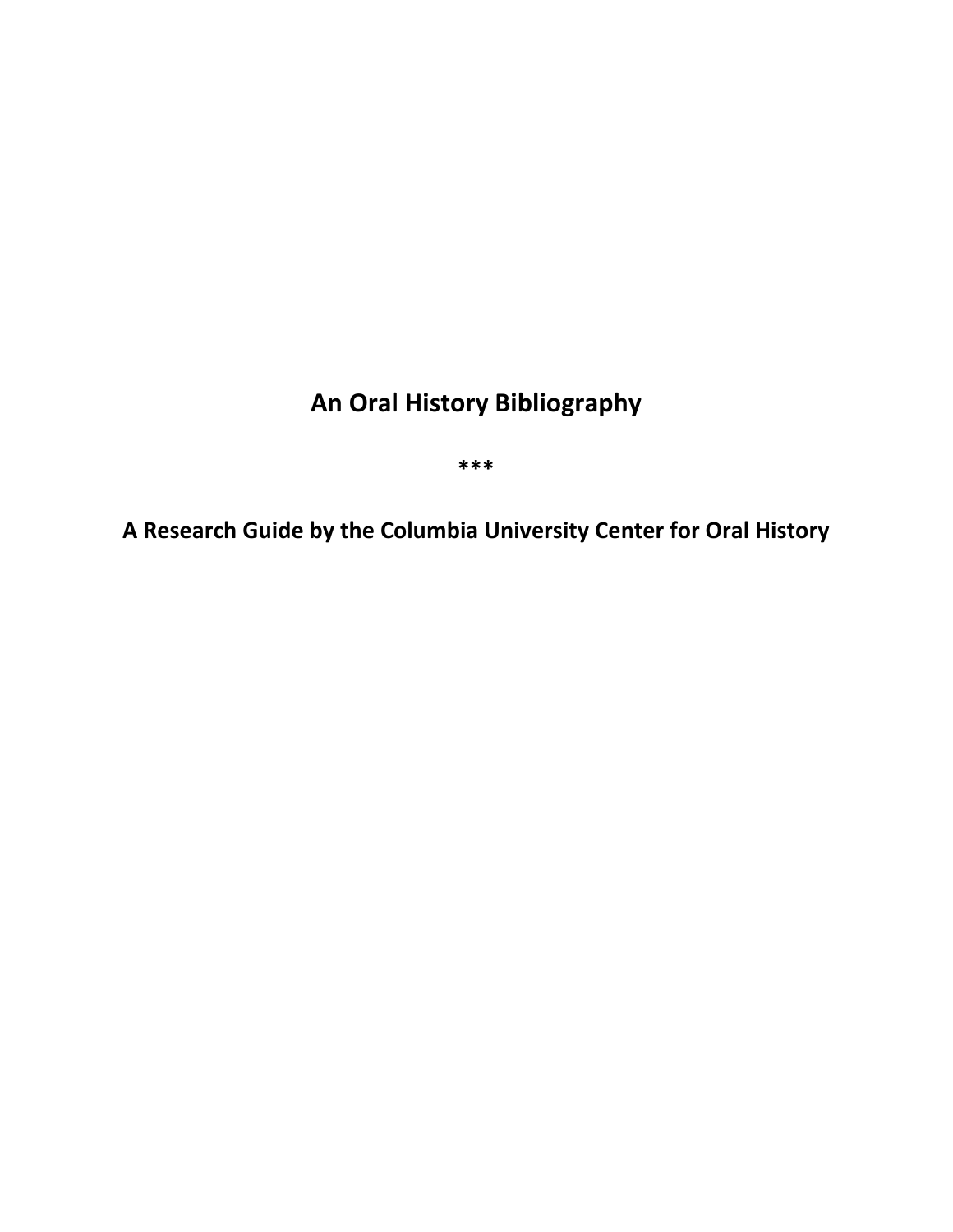#### **Table of Contents**

| ı.     | <b>Manuals and Practical Guides</b>                     | 3  |
|--------|---------------------------------------------------------|----|
| П.     | <b>Methodology and Theory</b>                           | 4  |
| Ш.     | <b>Fieldwork, Projects, Processing and Distribution</b> | 8  |
| IV.    | <b>Community Projects</b>                               | 10 |
| v.     | <b>Ethics and Responsibilities</b>                      | 12 |
| VI.    | African-American Studies                                | 13 |
| VII.   | <b>Anthropology and Folklore</b>                        | 15 |
| VIII.  | <b>Body Narratives</b>                                  | 17 |
| IX.    | <b>Education</b>                                        | 18 |
| Х.     | Human Rights and the Law                                | 19 |
| XI.    | <b>Memory</b>                                           | 22 |
| XII.   | <b>Narrative, Orality and History</b>                   | 25 |
| XIII.  | <b>Psychology and Trauma</b>                            | 27 |
| XIV.   | Sociology                                               | 29 |
| XV.    | <b>Social History</b>                                   | 30 |
| XVI.   | <b>Women &amp; Gender Studies</b>                       | 33 |
| XVII.  | <b>Journals</b>                                         | 36 |
| XVIII. | <b>Video and Audio Recordings</b>                       | 37 |
| XIX.   | Selected Examples of Oral History-based Texts           | 38 |

This comprehensive oral history bibliography was developed for the public's use by the Columbia University Center for Oral History in 2009 by Project Coordinator Elizabeth Grefrath. Research Assistants Kaley Bell and Jared Rosenfeld generously assisted on this project. Bibliographic citations were developed through a process of cataloguing office-housed articles.

**\*\*\***

\*\*\*

The Columbia University Center for Oral History is one of the world's leading centers for the practice and teaching of oral history. Our archive, located in the Columbia University Libraries and open to the public, holds more than 8,000 text and audio interviews on a wide variety of subjects. Our mission is to record unique life histories, documenting the central historical events and memories of our times, and to teach and do research across the disciplines.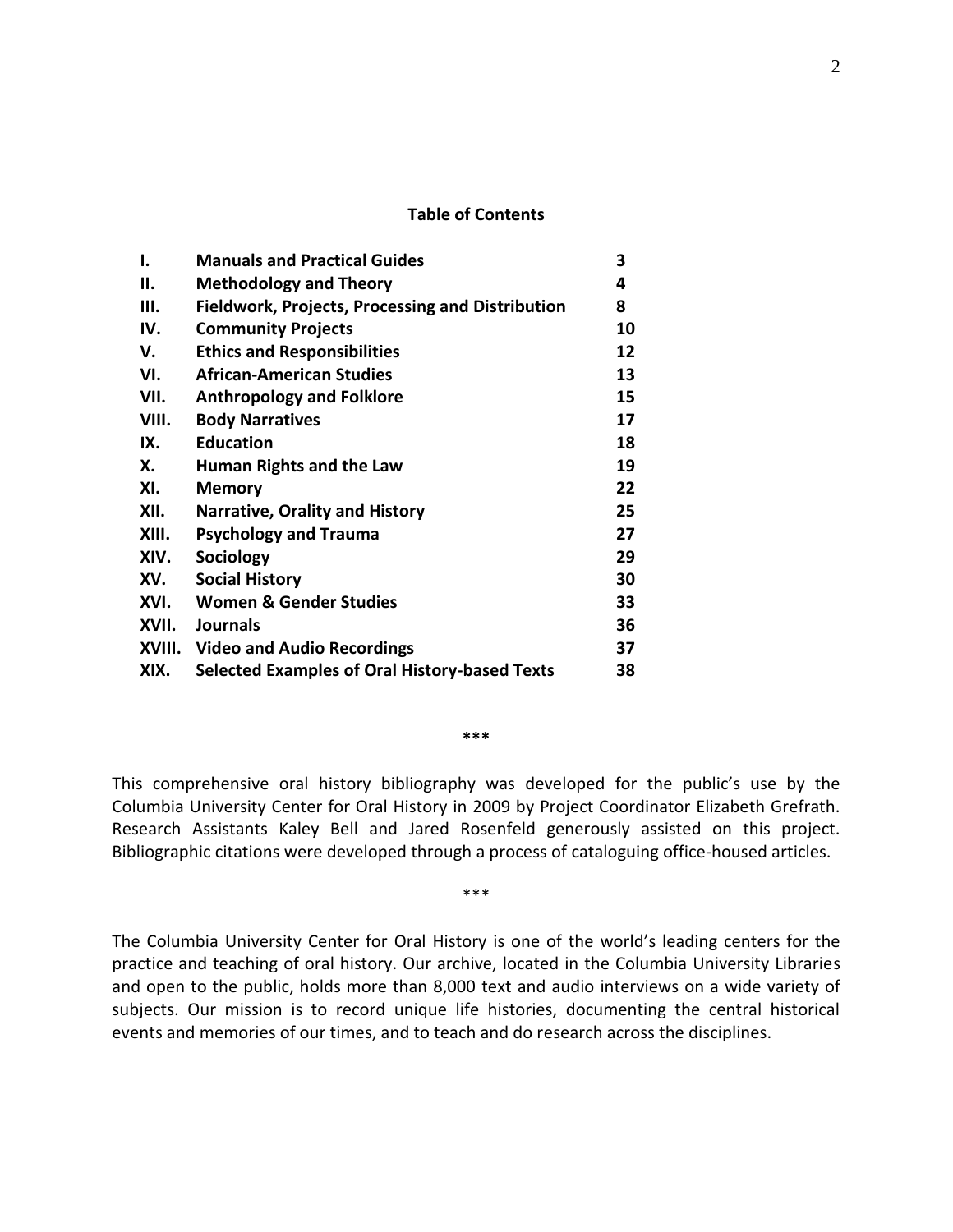#### **I. Manuals and Practical Guides**

Baum, Willa K. *Transcribing and Editing Oral History*. Walnut Creek, CA: AltaMira Press, 1977.

- Charlton, Thomas E., Lois E. Myers and Rebecca Sharpless, eds. *Handbook of Oral History*. Lanham, MD: AltaMira Press, 2006: 384-407.
- DeBlasio, Donna M. et al. *Catching Stories: A Practical Guide to Oral History*. Athens, OH: Swallow Press, 2009.
- Dunaway, David K. and Willa K. Baum, eds. *Oral History: An Interdisciplinary Anthology*. American Association for State and Local History Book Series. Walnut Creek, CA: AltaMira Press, 1996.
- Hoopes, James. *Oral History: An Introduction for Students*. Chapel Hill, NC: University of North Carolina Press, 1979.
- Ives, Edward D. *The Tape-Recorded Interview: A Manual for Fieldworkers in Folklore and Oral*  History. 2<sup>nd</sup> Edition. Knoxville, TN: The University of Tennessee Press, 1995.

Merton, Robert K. et al. *The Focused Interview*. New York: The Free Press, 1990.

- Mishler, Elliot G. *Research Interviewing: Context and Narrative*. Cambridge, MA: Harvard University Press, 1986.
- Perks, Robert and Alistair Thomson. *The Oral History Reader*. 2<sup>nd</sup> Edition. New York: Routledge Press, 2006.
- Ritchie, Donald A. *Doing Oral History*. New York: Oxford University Press, 2003.
- Thompson, Paul. *The Voice of the Past: Oral History*. 2<sup>nd</sup> Edition. New York: Oxford University Press, 1988.
- Yow, Valerie Raleigh. *Recording Oral History: A Practical Guide for Social Scientists*. Thousand Oaks, CA: SAGE Publications, Inc., 1994.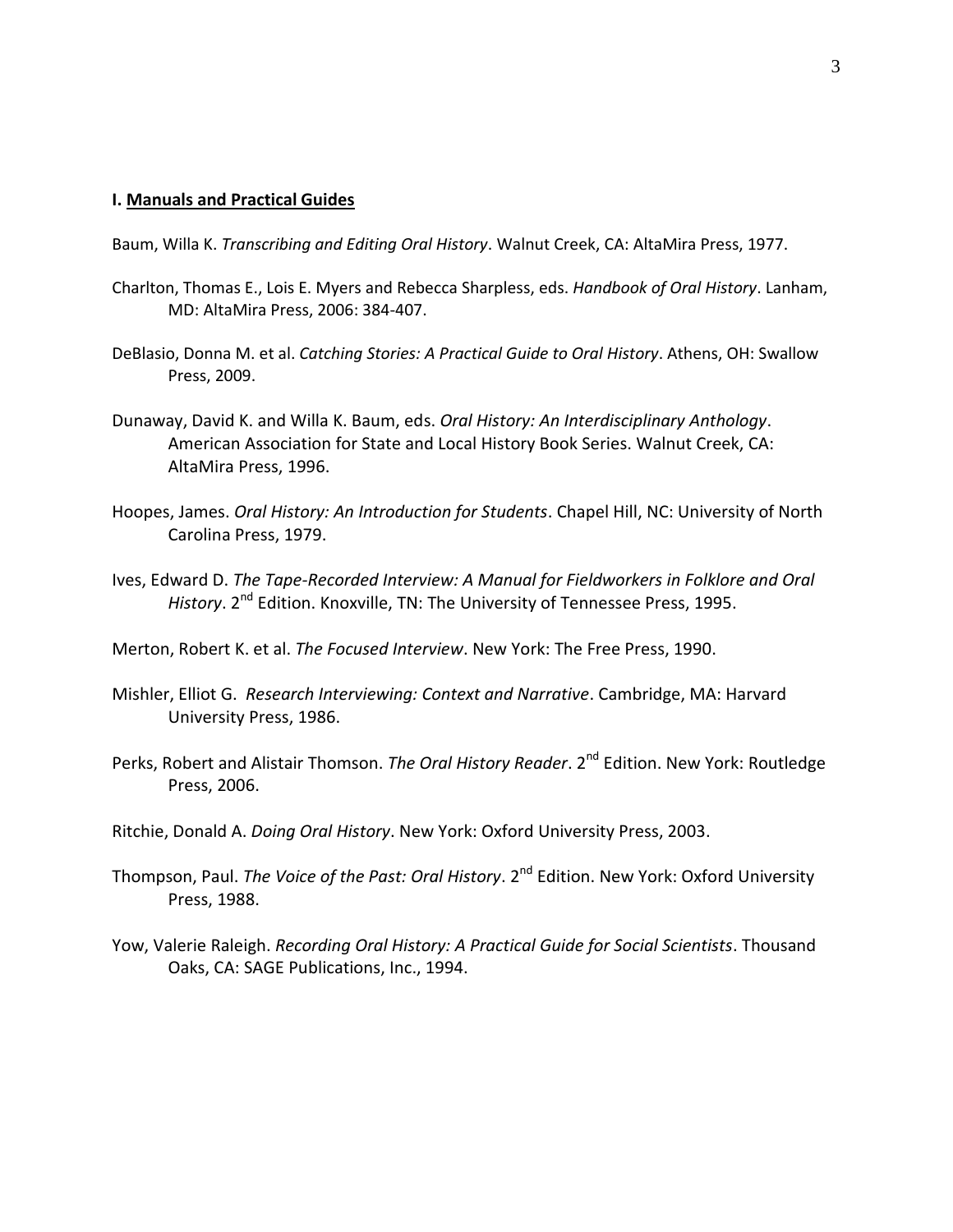#### **II. Methodology and Theory**

Benison, Saul. "Reflections on Oral History." *The American Archivist* 28:1 (1965): 71-77.

- ------. "Introduction to Tom Rivers." *Oral History: An Interdisciplinary Anthology*, edited by David K. Dunaway and Willa K. Baum. Nashville, TN: American Association for State and Local History, 1984: 124-130.
- Benjamin, Walter. "The Work of Art in the Age of Mechanical Reproduction." *Narrative, Apparatus, Ideology: A Film Theory Reader*, edited by Philip Rosen. New York: Columbia University Press, 1986.
- Bennett, James. "Human Values in Oral History." *The Oral History Review* 11 (1985): 1-15.
- Berman, Leo H. "Oral History as Source Material for the History of Behavioral Sciences." *Journal of the History of Behavioral Sciences* 3:1 (1967): 58-59.
- Bernstein, Richard J. *Beyond Objectivism and Relativism: Science, Hermeneutics, and Praxis*. Philadelphia: University of Philadelphia Press, 1988.
- Borland, Katherine. "That's Not What I Said: Interpretive Conflict in Oral Narrative Research." In *The Oral History Reader,* edited by Robert Perks and Alistair Thomson. New York: Routledge Press, 2006: 320-332.
- Briggs, Charles L. "Interviewing, Power/Knowledge, and Social Inequality." *Handbook of Interview Research: Context & Method*, edited by F. Gubrium and J. A. Holstein. Thousand Oaks, CA: SAGE Publications, Inc., 2002: 911-922.
- Cándida Smith, Richard. "Publishing Oral History: Oral Exchange and Print Culture." *The Handbook of Oral History*, edited by Thomas L. Charlton, Lois E. Myers, and Rebecca Sharpless. Lanham, MD: AltaMira Press, 2006: 411-424.
- Clark, E.Culpepper. "Reconstructing History: The Epitomizing Image." *Interactive Oral History Interviewing*, edited by Eva M. McMahan and Kim Lacy Rogers. LEA's Communication Series. Hillsdale, NJ: Erlbaum Associates, 1994: 19- 30.
- Coles, Robert. *Doing Documentary Work*. New York: Oxford University Press, 1997.
- Confino, Alon. "Collective Memory and Cultural History: Problems of Method." *The American Historical Review* 102: 5 (1997): 1386-1403.
- Cutler, William III. "Accuracy in Oral History Interviewing." *Oral History: An Interdisciplinary Anthology,* edited by David K. Dunaway and Willa K. Baum. American Association for State and Local History book series, Walnut Creek, CA: AltaMira Press, 1996: 99-105.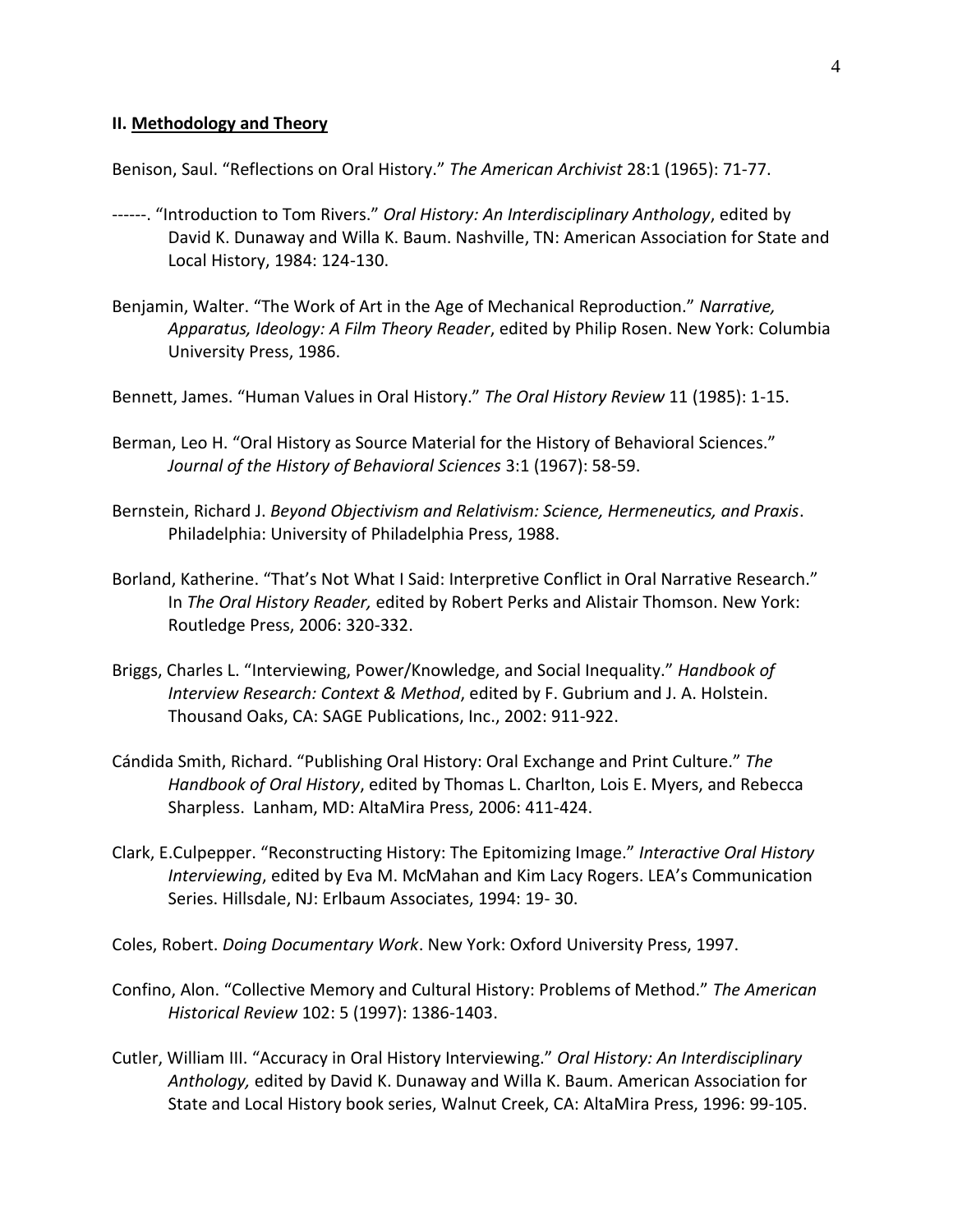- Friedlander, Peter. "Theory, Method and Oral History." In *The Oral History Reader*, edited by Robert Perks and Alistair Thomson. New York: Routledge Press, 1998: 311-319.
- Frisch, Michael. *A Shared Authority: Essays on the Craft and Meaning of Oral and Public History.* SUNY Series in Oral and Public History. Albany: State University of New York Press, 1990.
- ------."Oral History and *Hard Times*: A Review Essay." In *The Oral History Reader*, edited by Robert Perks and Alistair Thomson. New York: Routledge Press, 1998: 29-37.
- Grele, Ronald J, ed. *Envelopes of Sound: Six Practitioners Discuss the Method, Theory, and Practice of Oral History and Oral Testimony*. Chicago: Precedent Publishers, 1975.
- ------. "History and the Languages of History in the Oral History Interview: Who Answers Whose Questions and Why?" *Interactive Oral History Interviewing*, edited by Eva M. McMahan and Kim Lacy Rogers. LEA's Communication Series. Hillsdale, NJ: Erlbaum Associates, 1994: 1-18.
- ------. "Directions for Oral History in the United States. *Oral History: An Interdisciplinary Anthology,* edited by David K. Dunaway and Willa K. Baum. American Association for State and Local History Book Series. Walnut Creek, CA: AltaMira Press, 1996: 62-83.
- ------. "Oral History as Evidence." *The Handbook of Oral History*, edited by Thomas L. Charlton, Lois E. Myers, and Rebecca Sharpless. Lanham, MD: AltaMira Press, 2006: 43- 101.
- Haight, Barbara K. and Shirley Hendrix. "An Integrated Review of Reminiscence." *The Art and Science of Reminiscence: Theory, Research, Methods, and Applications,* edited by Barbara K. Haight and J.D. Webster. Washington DC: Taylor & Francis, 1995: 3-21.
- Hoffman, Alice. "Reliability and Validity in Oral History." *Oral History: An Interdisciplinary Anthology,* edited by David K. Dunaway and Willa K. Baum. American Association for State and Local History Book Series. Walnut Creek, CA: AltaMira Press, 1996: 87-93.
- Langellier, Kristin M. "Personal Narratives: Perspectives on Theory and Research." *Text and Performance* 9:4 (1989): 243-276.
- Lummis, Trevor. *Listening to History: The Authenticity of Oral Evidence*. London: Century Hutchinson and Co., Ltd., 1987.
- McMahan, Eva. *Elite Oral History Discourse: A Study of Cooperation and Coherence*; foreword by Ronald J. Grele. Tuscaloosa, AL: University of Alabama Press, 1989.
- Morrissey, Charles T. "The Two-Sentence Format as an Interviewing Technique in Oral History Fieldwork." *The Oral History Review* 15 (Spring 1987): 43-53.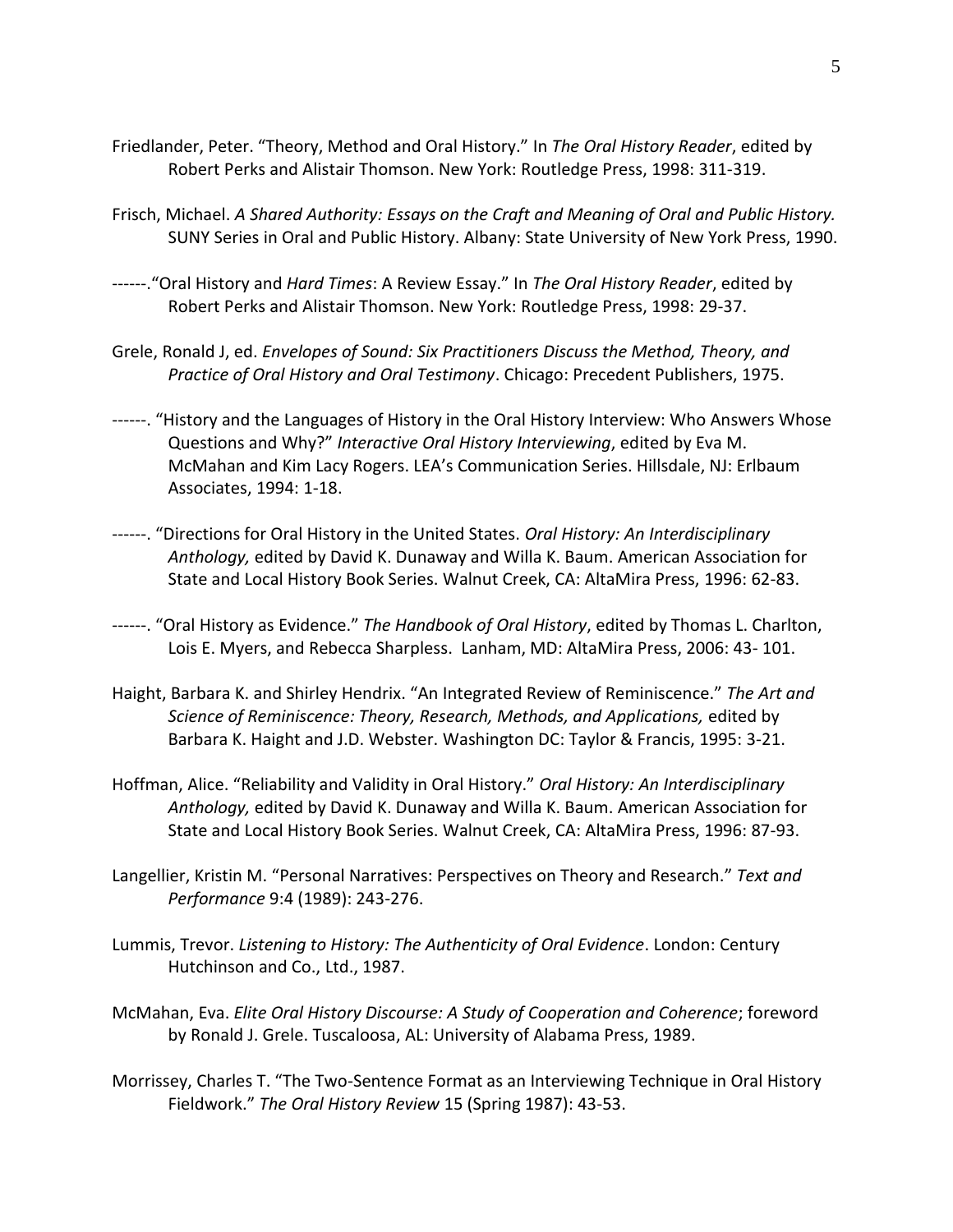- Murray, Alice Yang. "Oral History Research, Theory, and Asian American Studies." *Amerasia* 26:1 (2000): 105-118.
- Olson, Karen and Shopes, Linda. "Crossing Boundaries, Building Bridges: Doing Oral History Among Working-Class Women and Men." *Women's Words: The Feminist Practice of Oral History*, edited by Sherna Berger Gluck and Daphne Peki, 1991.
- Portelli, Alessandro. *The Death of Luigi Trastulli and Other Stories: Form and Meaning in Oral History*. Albany, NY: SUNY Press, 1991.
- Poster, Mark. "Cyberdemocracy: The Internet and the Public Sphere." *Reading Digital Culture*, edited by David Trend (2001).
- Rabinow, Paul. "Representations Are Social Facts: Modernity and Post-Modernity in Anthropology." *Postmodernism*, edited by Victor E. Taylor and Charles E. Winquist. New York: Routledge Press, 2000.
- Reuban, Karl-Heinz. "Reconstructing Social Change through Retrospective Questions: Methodological Problems and Prospects." *Autobiographical Memory and the Valildity of Retrospective Reports,* edited by Norbert Schwarz and Seymour Sudman. New York: Springer-Verlag, 1994: 305-311.
- Ricoeur, Paul. *Hermeneutics and the Human Sciences*. Edited and translated by John B. Thompson. New York: Cambridge University Press, 1981.
- Rouverol, Alicia J. "Collaborative Oral History in a Correctional Setting: Promise and Pitfalls." *The Oral History Review*, 30:1 (2003).
- Samuel, Raphael. "Perils of the Transcript." *The Oral History Reader*, edited by Robert Perks and Alistair Thomson. New York: Routledge Press, (1998): 389-392.
- Sipe, Dan. "The Future of Oral History and Moving Images." *The Oral History Reader*, eds. Robert Perks and Alistair Thomson. New York: Routledge Press (1998): 379-392.
- Sitzia, Lorraine. "A Shared Authority: An Impossible Goal?" *The Oral History Review* 30:1 (2003): 87-101.
- Smith, Linda Tuhiwai. *Decolonizing Methodologies: Research and Indigenous Peoples.* London: Zed Books, 1999.
- Schrager, Samuel. "What is Social in Oral History?" In *The Oral History Reader*, 4:2 (1998): 76- 97.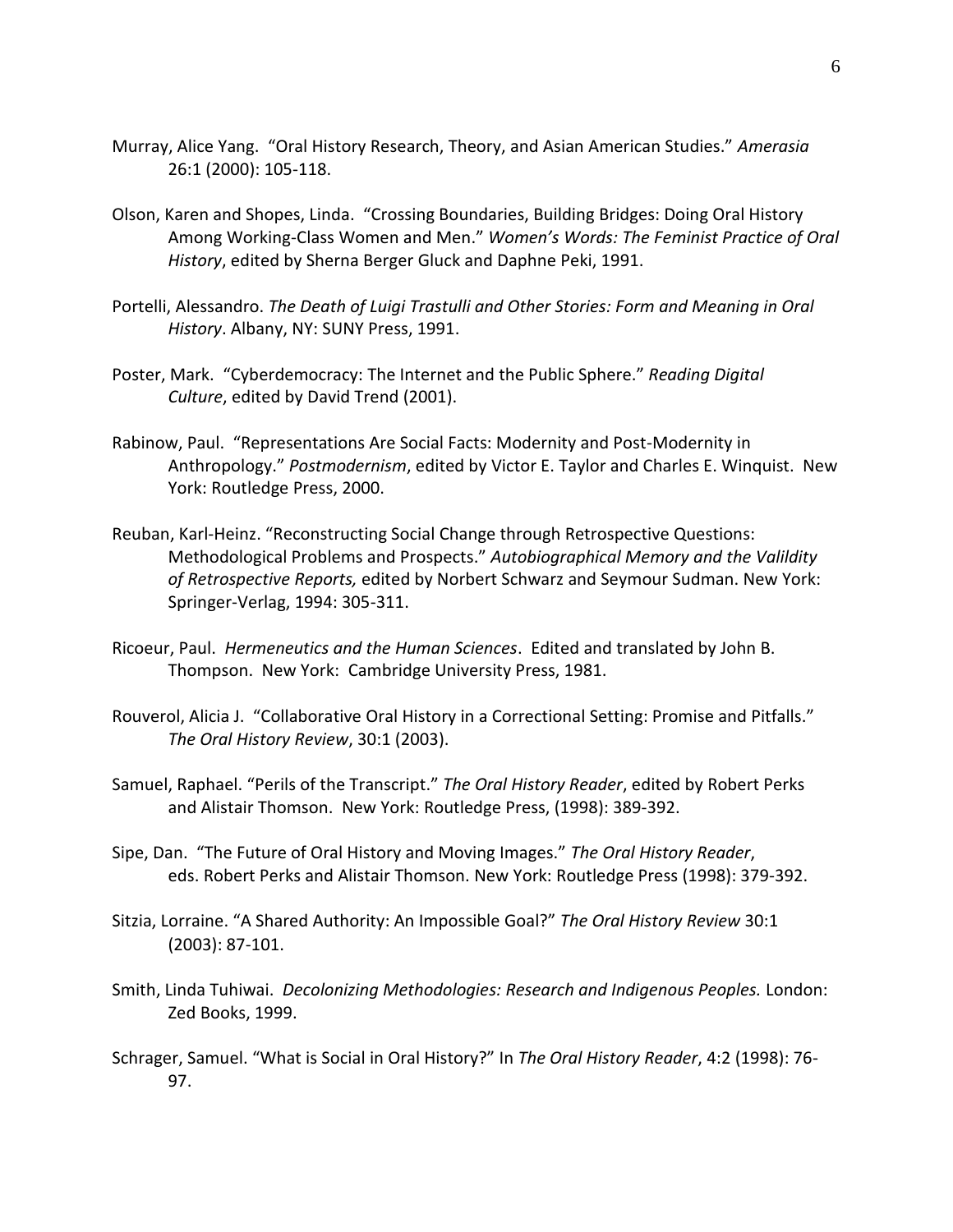- Smith, Richard Candida. "Publishing Oral History: Oral Exchange and Print Culture." *Handbook of Oral History*, edited by Thomas Charlton et al. New York: AltaMira Press, (2006): 411-424.
- Thomas, Dorothy. "A Time to Look Back and a Time to Look Ahead." *American Society of Indexers*, Volume 1. Port Aransas, TX, 1995.
- Thomson, Alistair. "Anzac Memories: Putting Popular Memory Theory into Practice in Australia." *Oral History Reader*, eds. Perks and Thomson. New York: Routledge Press, (1998): 75-87
- Wineburg, Samuel S. "On the Reading of Historical Texts: Notes on the Breach Between School and Academy." *American Educational Research Journal*, 28:3 (1991): 495-519.
- Yow, Valerie. "Do I Like Them Too Much?: Effects of the Oral History Interview on the Interviewer and Vice-Versa." *Oral History Review*, 24:2 (1997): 55-78.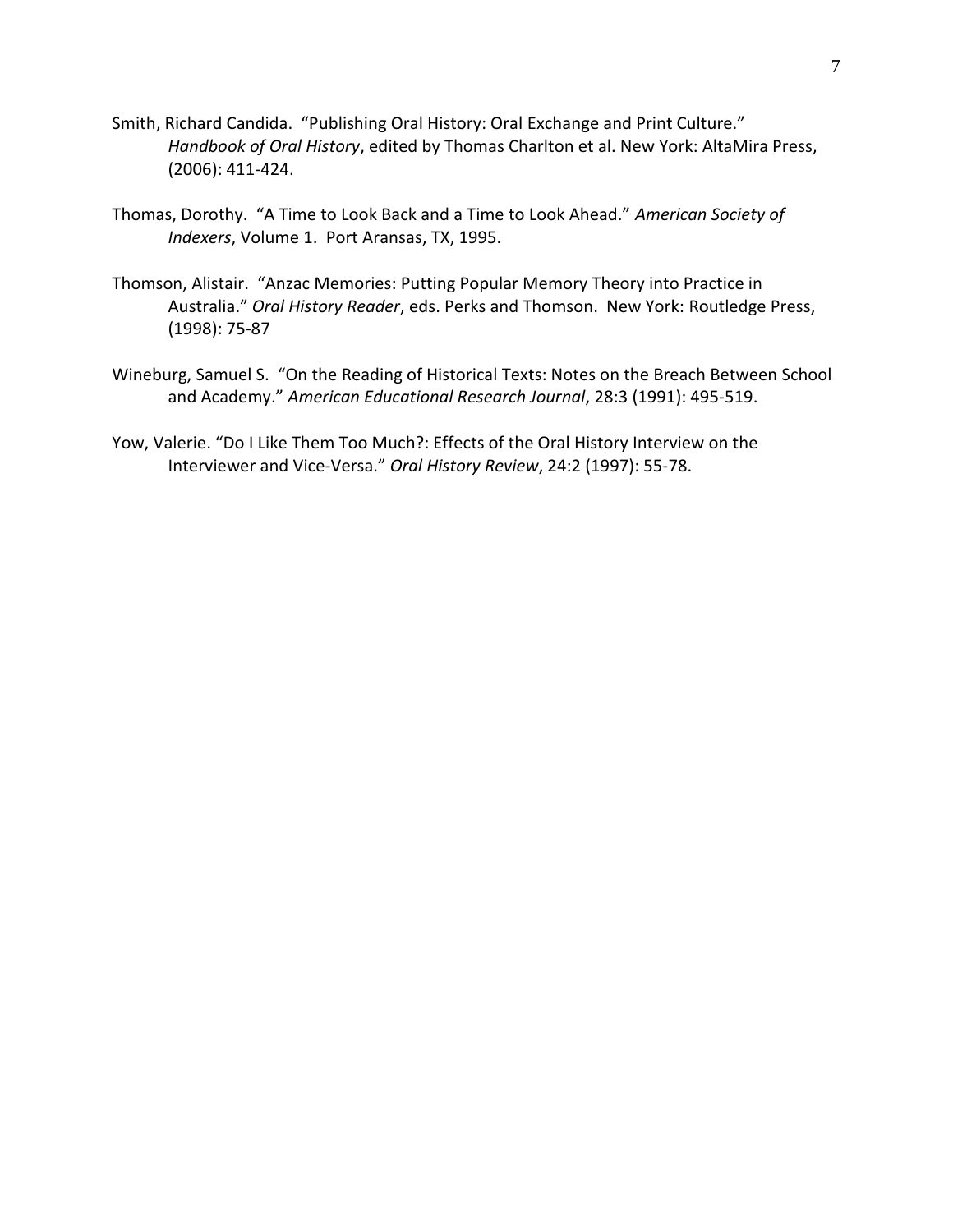#### **III. Fieldwork, Projects, Processing and Distribution**

Brewster, Karen. "Internet Access to Oral Recordings: Finding the Issues." http://www.uaf.edu/library/oralhistory/brewster1/

- Clifford, James. "Notes on Field(notes)," *Fieldnotes: The Makings of Anthropology*, edited by Roger Sanjek. Ithaca, NY: Cornell University Press, 1990.
- Dunaway, David. "Radio and the Public Use of Oral History." *Oral History: An Interdisciplinary Anthology*, edited by David K. Dunaway and Willa K. Baum. American Association for State and Local History Book Series. Walnut Creek, CA: AltaMira Press, 1996: 333-346.
- Lance, David. "Oral History Project Design." *Oral History: An Interdisciplinary Anthology*  edited by David K. Dunaway and Willa K. Baum. Nashville, TN: American Association for State and Local History, (1984): 135-142.
- Larson, Mary A. "Potential, Potential, Potential: The Marriage of Oral History and the World Wide Web." *The Journal of American History* 88:2 (2001): 596-603.
- Maze, Elinor A. "The Uneasy Page: Transcribing and Editing Oral History." *Handbook of Oral History*, edited by Thomas Charlten et al (2006): 237-269.
- Moore, Kate. *Linguistic Airbrushing in Oral History. Writing in Non-Standard English*, edited by Irma Taavitsainen, Gunnel Melchers, and Päivi Pahta. Philadelphia, PA: John Benjamins North America, 1999.
- Nethercott, Shaun and Leighton, Neil. "Out of the Archives and onto the Stage." *The Oral History Reader,* New York: Routledge Press, 1998.
- Neuenschwander, John A. "Putting Interviews on the Internet? A Look at Key Issues." *Oral History Association Newsletter* 33 (1998): 4–6.
- Nelson-Strauss, Brenda. "Preserving Chicago Symphony Orchestra Broadcast Tapes."*The Midwestern Archivist*, 16:1: 1991.
- Ritchie, Donald. *Guidelines and Principles of the Oral History Association*. Oral History Association, 1992.
- Sane, Ibrahima and Johan Deflander. *Heeding the Voiceless: A Guide to use Oral Testimonies for Radio Documentaries.* Dakar, Senegal : Panos Institute West Africa, 2006.
- Sawka, Barbara. "Audio Preservation in the US: A Report on the ARSC/AAA Planning Study." *The Midwestern Archivist*, 16:1: 1991.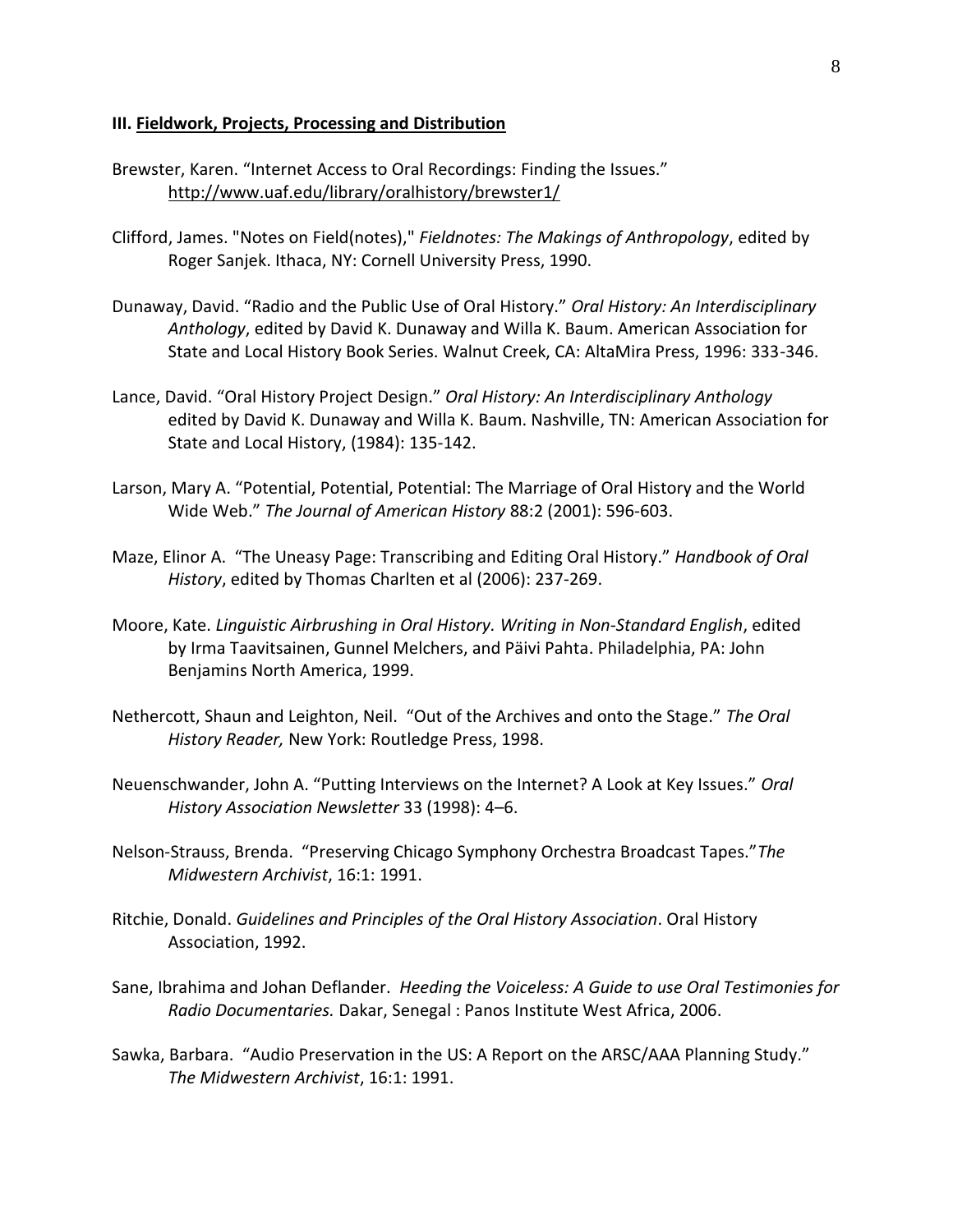Thom, Randy. *Audio Craft: An Introduction to the Tools and Techniques of Audio Production*. Washington, D.C.: National Federation of Community Broadcasters, 1989.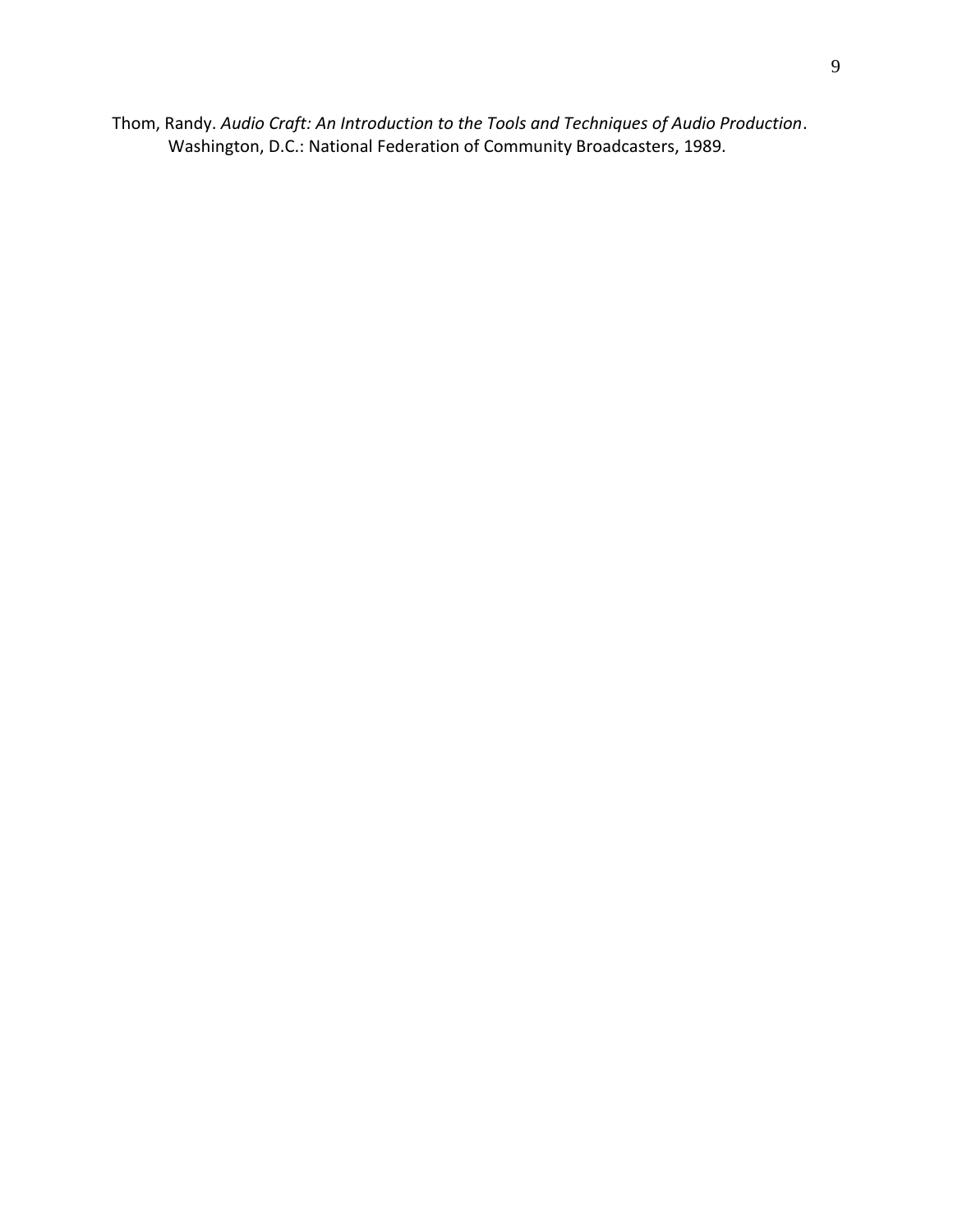#### **IV. Community Projects**

- Benson, Susan Porter. *Oral History and Community Involvement: The Baltimore Neighborhood Heritage Project*. In *Presenting the Past: Essays on History and the Public*, edited by Susan Porter Benson et al., 1986: 249-263.
- Blatti, Jo. "Public History and Oral History." *The Journal of American History* 77:2 (1990): 615- 625.
- Duberman, Martin. *Black Mountain: An Exploration in Community*. Garden City, NY: Anchor Press/Doubleday, 1972.
- Fletcher, William. *Recording Your Family History: A Guide to Preserving Oral History with Video Tape, Audio Tape, Suggested Topics and Questions, Interview Techniques.* New York: Dodd, Mead & Co., 1987.
- Franco, Barbara. "Doing History in Public: Balancing Historical Fact with Public Meaning." *Perspectives* 33:5 (1995): 5-8.
- Glassie, Henry. *Passing the Time in Ballymenone: Cultural and History of an Ulster Community*. Philadelphia: University of Pennsylvania Press, 1982.
- Hirsch, Marianne. *Family Frames: Photography, Narrative, and Postmemory*. Cambridge, MA: Harvard University Press, 1997.
- Kann, Kenneth. "Reconstructing the History of a Community." *International Journal of Oral History* 2:1 (1981): 4-12.
- Kline, Carrie Nobel. "Giving it Back: Creating Conversations in Interpret Community Oral History." *The Oral History Review* 23:1 (1996): 19-39.
- Mercier, Laurie, and Madeline Buckendorf. *Using Oral History in Community History Projects*. Los Angeles: Oral History Association, Pamphlet No. 4, 1992.
- Shopes, Lina. "Beyond Trivia and Nostalgia: Collaborating in the Construction of a Local History." *International Journal of Oral History,* 5:3 (November 1984): 151-158
- ------. *History from Below: How to Uncover and Tell the Story of Your Community, Association, or Union*. New Haven, Connecticut: Commonwork Pamphlets and Advocate Press, 1986.
- ------. "Oral History and the Study of Communities: Problems, Paradoxes, and Possibilities." *The Journal of American History*, 2002.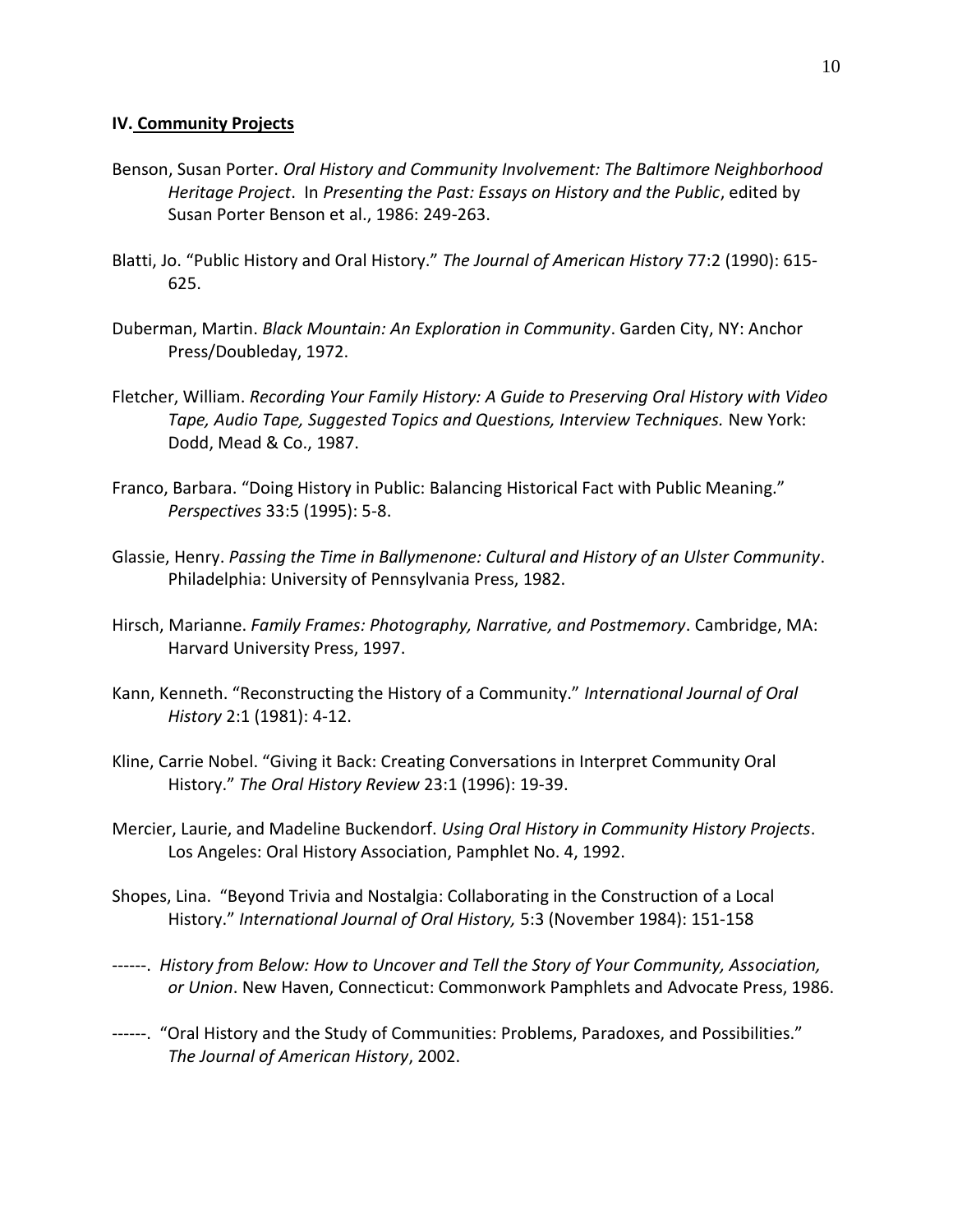Slim, Hugo and Paul Thompson. *Listening for a Change: Oral Testimony and Community Development*. Philadelphia: New Society Publishers, 1995, <http://www.listeningforachange.org/index.html>.

Tchen, John Kuo Wei. "Creating a Dialogic Museum: The Chinatown History Museum Experiment." *Museums and Communities: The Politics of Public Allure*, edited by Ivan Kemp et al. Washington, DC: Smithsonian Institution Press, (1992): 285-325.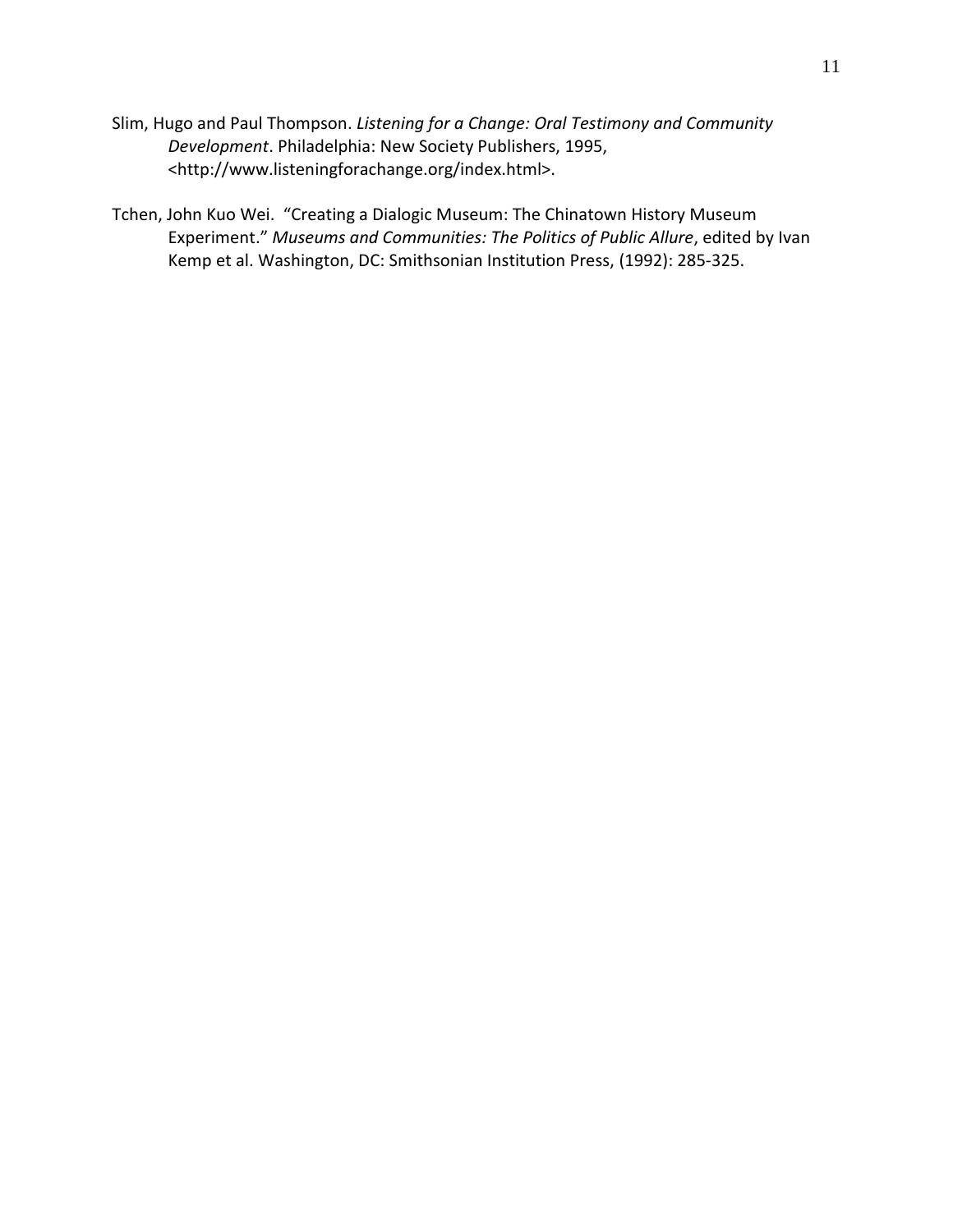## **V. Ethics and Responsibilities**

- American Anthropological Association Revised Principles of Professional Responsibility. *Ethics and the Profession of Anthropology: Dialogue for a New Era*, edited by Carolyn Fluehr-Lobban. Philadelphia: University of Pennsylvania Press, 1991: 274-279.
- Bar-On, Dan. "Ethical Issues in Biographical Interviews and Analysis." *The Narrative Study of Lives* 1. Edited by Ruthellen Josselson and Amia Lieblich. Newbury Park, CA: SAGE Publications, Inc., 1993: 9-21.
- Graves, William, III, and Mark A. Shields. "Rethinking Moral Responsibility in Fieldwork." *Ethics and the Profession of Anthropology: Dialogue for a New Era*, edited by Carolyn Fluehr-Lobban. Philadelphia: University of Pennsylvania Press, 1991: 132-151.
- Neuenschwander, John N. A Guide to *Oral History and the Law*. New York, Oxford University Press, 2009.
- Patai, Daphne. "Ethical Problems of Personal Narratives, or, Who Should Eat the Last Piece of Cake." *The International Journal of Oral History,* 8:1 (1987): 5-27.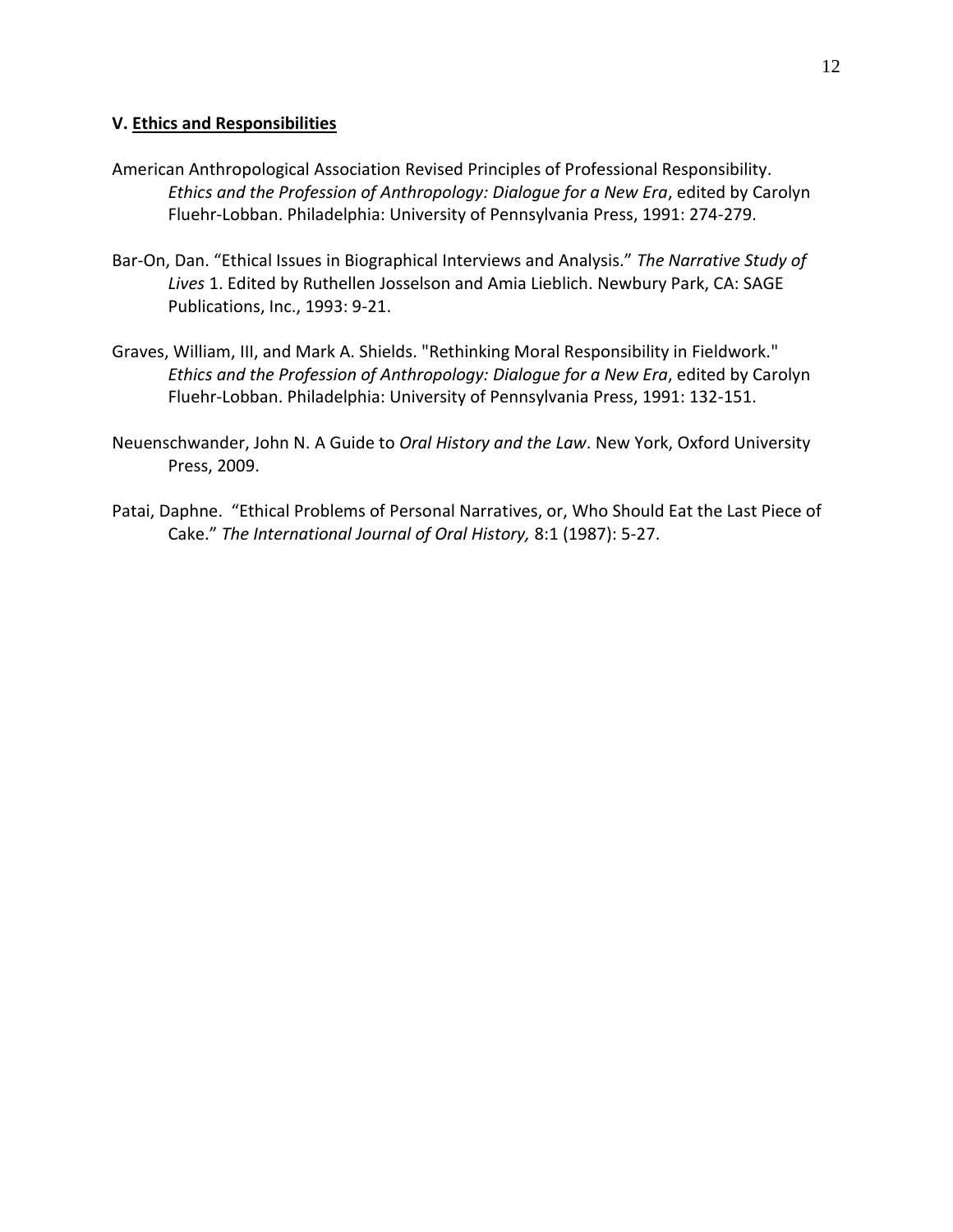#### **VI. African-American Studies**

- Andrews, William. "Notes Toward a Definition of a Genre." *To Tell a Free Story: They First Century of African American Autobiography, 1760-1865*. Urbana, IL: University of Illinois Press, (1988): 1-31.
- Blee, Kathleen M. *Women of the Klan: Racism and Gender in the 1920s*. Berkeley, CA: University of California Press, 1991.
- ------. "Evidence, Empathy and Ethics: Lessons from Oral Histories of the Klan." *The Oral History Reader,* edited by Robert Perks and Alistair Thomson. New York: Routledge Press (2006): 333-344
- Castoriadis, Cornelius. "The Physical and Social Roots of Hate." *Free Associations* 7:3 (1999): 402-415.
- ------. "Reflections on Racism." *Thesis Eleven* 32: 1-2.
- Dent, Tom. *Southern Journey: A Return to the Civil Rights Movement*. New York: William Morrow and Company Inc, 1997.
- Douglass, Frederick. *Narrative of the Life of Frederick Douglass, An American Slave, Written by Himself.* Garden City NY: Doubleday, 1963.
- Goodwyn, Lawrence. "Populist Dreams and Negro Rights: East Texas as a Case Study." *The American Historical Review* 76: 5 (1971): 1435-1456.
- Hansen, Arthur A. "A Riot of Voices: Racial and Ethnic Variables in Interactive Oral History Interviewing." *Interactive Oral History Interviewing*, edited by Eva M. McMahan and Kim Lacy Rogers. LEA's Communication Series. Hillsdale, NJ: Erlbaum Associates (1994): 107-139.
- Harrin, Paul. *Black Rage Confronts the Law*. Critical America. New York: New York University Press, 1997.
- Jacobs, Harriet. *Incidents in the Life of a Slave Girl Written by Herself*, edited by Jean Fagan Yellin. Cambridge, MA: Harvard University Press, 1987.
- Lewis, Earl. "Connecting Memory, Self, and the Power of Place in African American Urban History." *Journal of Urban History* 21:3 (1995): 347-371.
- Marable, Manning. *Black History on the Auction Block: How Malcolm X Became a Commodity in Corporate America's Marketplace*. Presented at Columbia University, April 2004.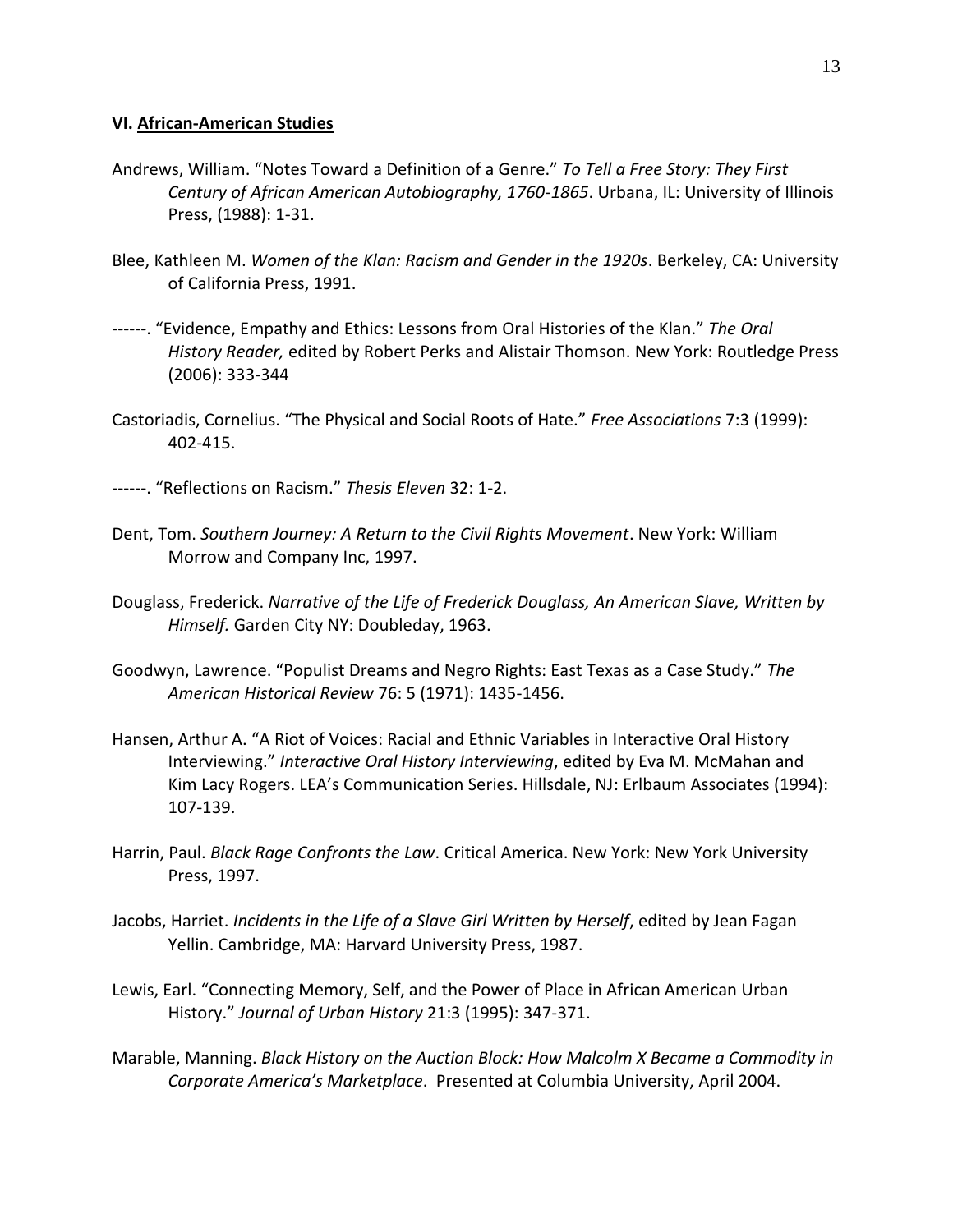-----------. *Living Black History: Black Consciousness and the African-American Intellectual Tradition.* Presented at Columbia University, April 2004.

-----------. "Malcolm X's Life After Death." *American Legacy*, 8:3 (Fall 2002): 44-61.

- McGlone, Robert E. "Rescripting a Troubled Past: John Brown's Family and the Harpers Ferry Conspiracy." *The Journal of American History*, 75:4 (March 1989): 1179-1200
- McLaren, Peter. *White Terror and Oppositional Agency: Towards a Critical Multiculturalism*. *Multicultural Education, Pedagogy, and the Politics of Difference*, edited by Christine Sleeter and Peter McLaren. Albany, NY: State University of New York Press.
- Naison, Mark. "From Doo Wop to Hip Hop: The Bittersweet Odyssey of African Americans in the South Bronx." *The Bronx County Historical Society Journal* 40:2 (2003): 68-81.
- ------. "'It Takes a Village to Raise a Child': Growing up in Patterson Houses in the 1950s and Early 1960s: An Interview with Victoria Archiblad-Good." *The Bronx County Historical Society Journal* 40:1 (2003): 4-22.
- Rogers, Kim Lacy. *Life and Death in the Delta: African American Narratives of Violence, Resilience, and Social Change*. New York: Palgrave Macmillan, 2006.
- Rogers, Kim Lacy. *Lynching Stories: Family and Community Memory in the Mississippi Delta*. *Trauma and Life Stories: International Perspectives*, edited by Graham Dawson, Selma Leydesdroff, and Kim Lacy Rogers. New York: Routledge Press (1999): 113-131.
- Rosengarten, Theodore. *All God's Dangers: The Life of Nate Shaw*. Chicago: University of Chicago Press, 2000.
- Steinberg, Stephen. "The World Inside the Classroom: Using Oral History to Explore Racial and Ethnic Diversity." *The Social Studies*, March/April (1993): 71-73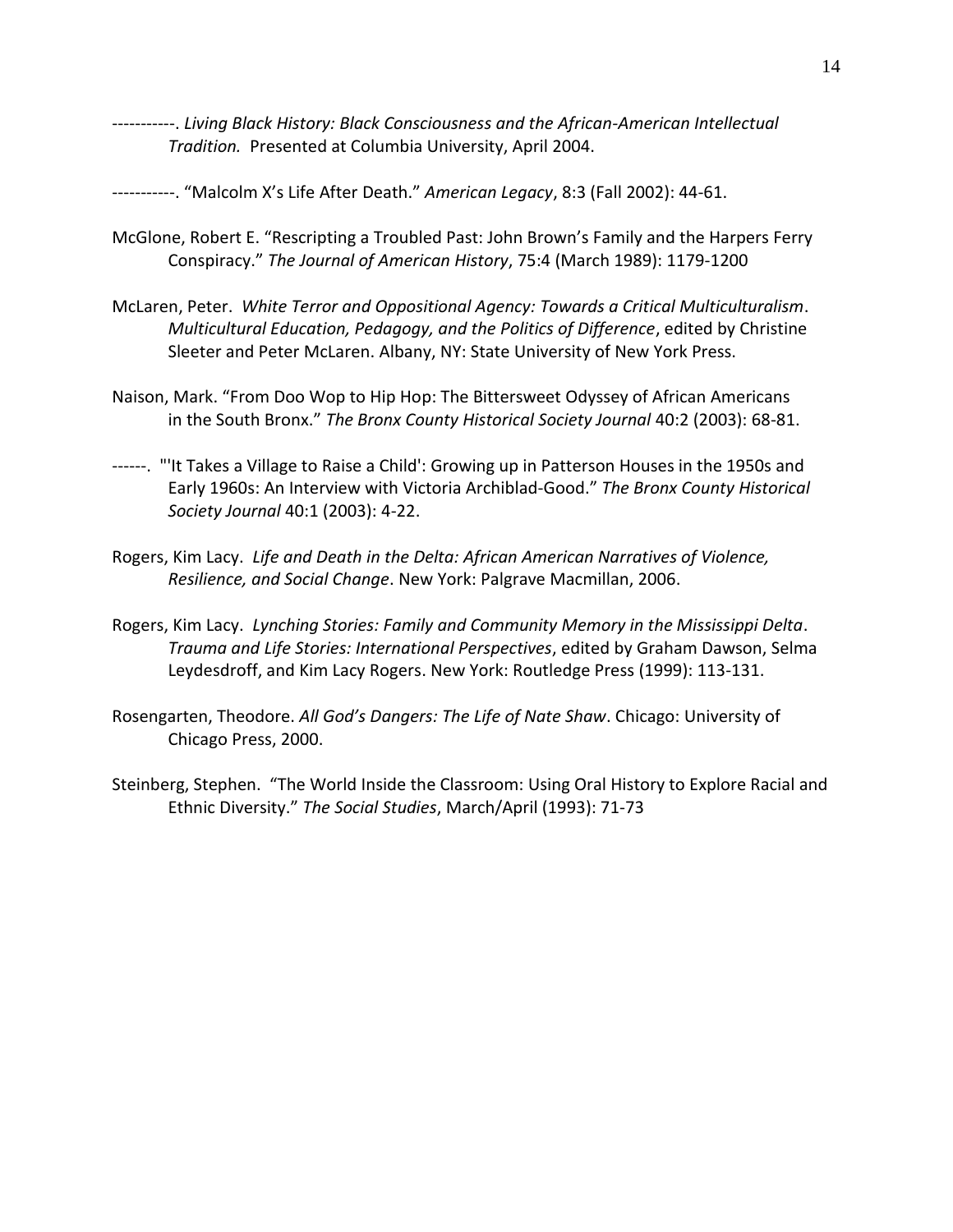#### **VII. Anthropology and Folklore**

- Abrahams, Roger D. "Story and History: A Folklorists View." *The Oral History Review* 9 (1981): 1-11.
- Ben-Ze'ev, Efrat. "The Politics of Taste and Smell." *The Politics of Food*, edited by Marianne Elisabeth Lien and Brigitte Nerlich. Oxford: Berg Publishers (2004): 141-160.
- Bruner, Edward M. "Ethnography as Narrative." In *Memory, Identity, Community: The Idea of Narrative in the Human Sciences*, edited by Lewis P. Hinchman and Sandra K. Hinchman. Albany, NY: State University of New York Press (2001), 264-280.
- Clifford, James and George E. Marcus, eds. *Writing Culture: The Poetics and Politics of Ethnography*. Berkeley, CA: University of California Press, 1986.
- Dohan, Daniel and Martin Sanchez-Jankowski. "Using Computers to Analyze Ethnographic Field Data: Theoretical and Practical Considerations." *Annual Review of Sociology* 24 (1998): 477-498.
- Dwyer, Kevin. *Morrocan Dialogues: Anthropology in Question*. Baltimore: Johns Hopkins University Press, 1982.
- Harevan, Tamara K. "From Amoskeag to Nishijin: Reflections on Life History Interviewing in Two Cultures." *International Annual of Oral History* (1990): 9-42.
- ------. "The Search for Generational Memory: Tribal Rites in Industrial Society." *Daedalus* 107:4 (1978): 137-149.
- Kirshenblatt-Gimblett, Barbara. "Authoring Lives." *Journal of Folklore Research* 26:2 (1989): 123-149.
- Mintz, Sidney W. *"*The Sensation of Moving, While Standing Still." *American Ethnologist*. 16:4 (November 1989): 786-796.
- --------. "The Anthropological Interview and the Life History." *The Oral History Review*, 7 (1979): 18-26.
- Okihiro, Gary. "Oral History and the Writing of Ethnic History." *Oral History*, edited by David K. Dunaway and Willa K. Baum. Nashville TN: American Association for State and Local History, 1984.
- Okpewho, Isidore. *African Oral Literature: Backgrounds, Character, and Continuity*. Bloomington, IN: Indiana University Press, 1992.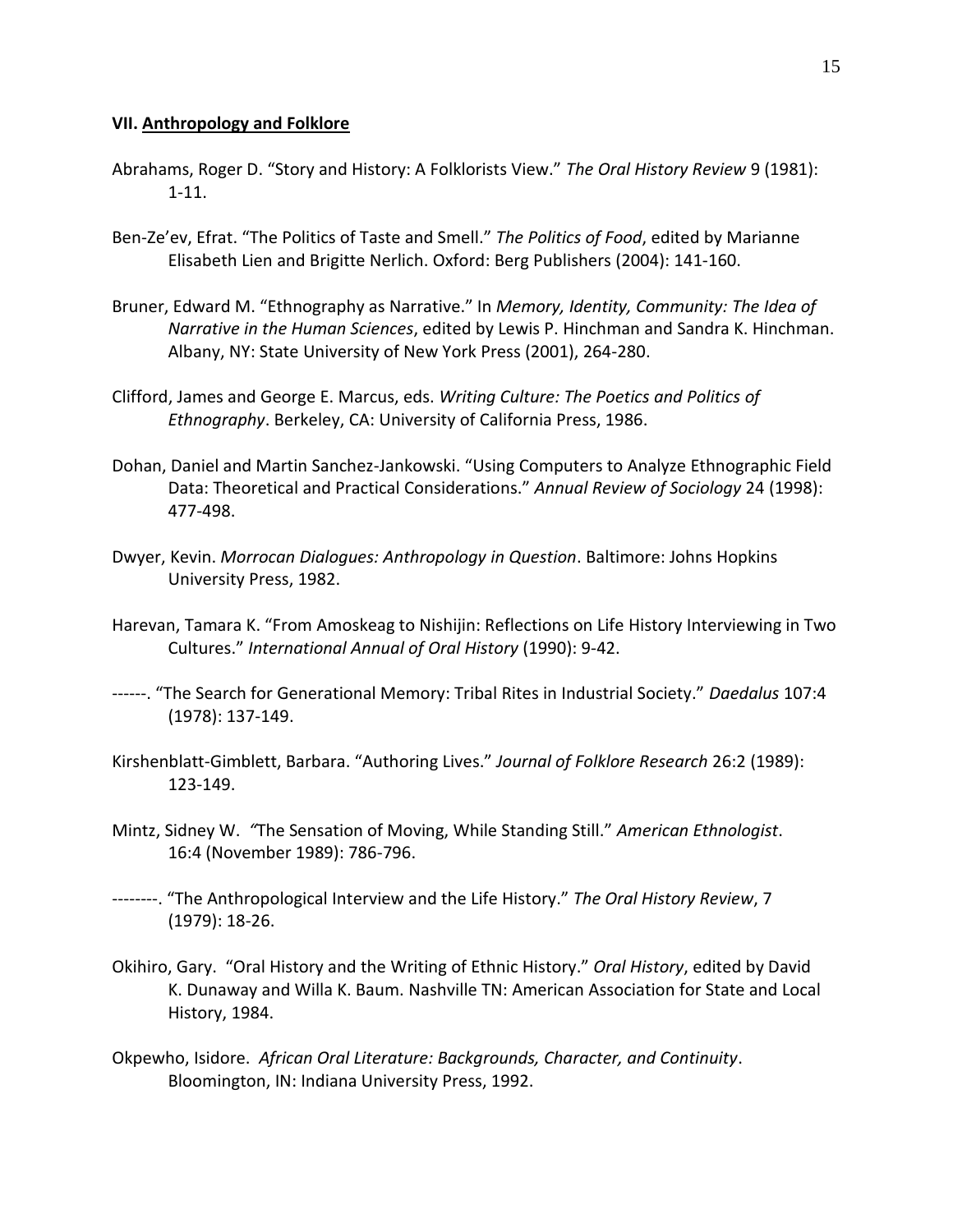- Pollock, Della. "Telling the Told: Performing Like a Family." *Oral History Review*, 18:2 (1990): 1-36.
- Tedlock, Dennis. "The Analogical Tradition and the Emergence of Dialogical Anthropology." *Journal of Anthropological Research*, 35:4 (1979): 387-400.
- Williams, Brackette F. "The Public I/Eye: Conducting Fieldwork to Do Homework on Homelessness and Begging in Two U.S. Cities." *Current Anthropology*, 36:1 (1995): 25- 49.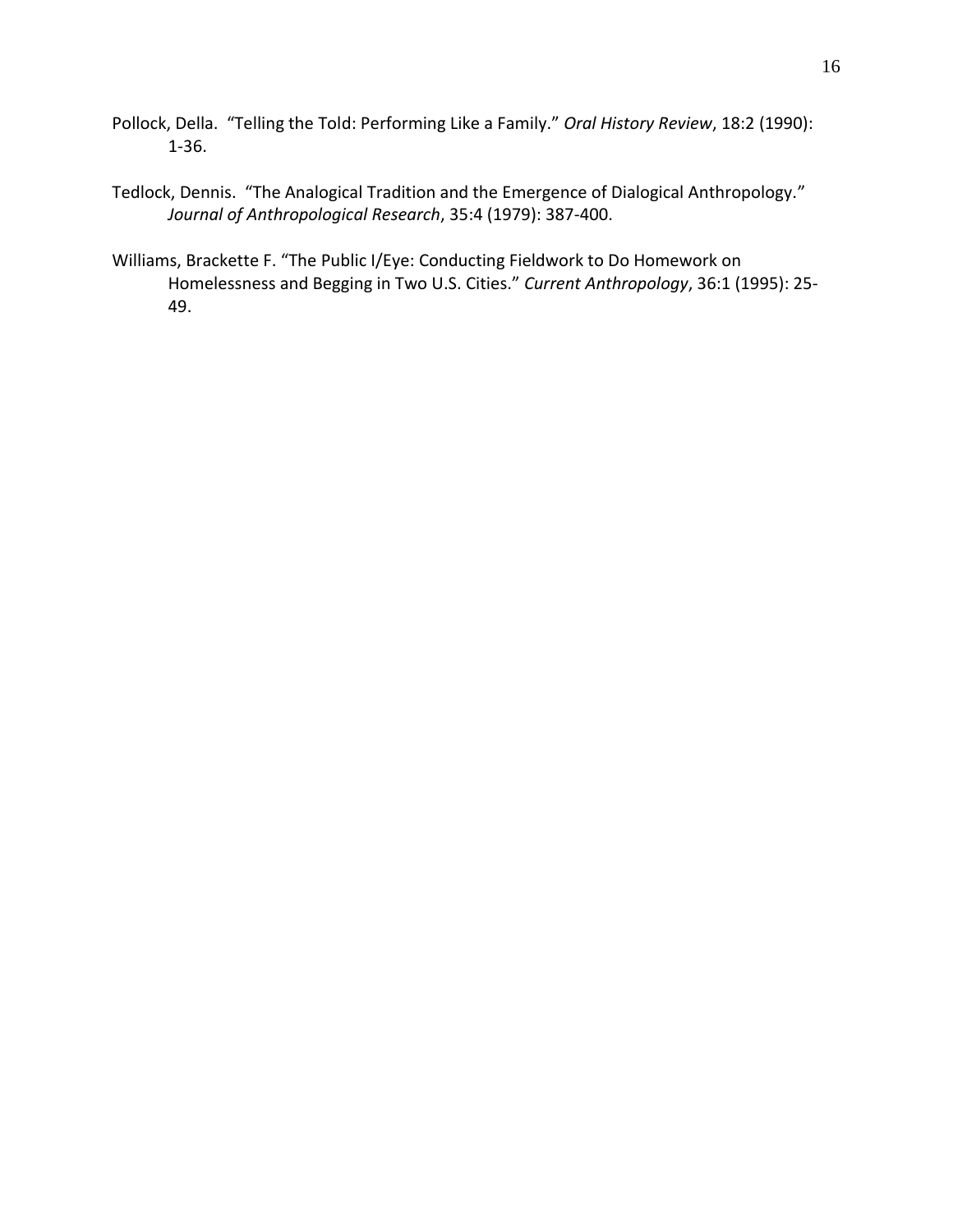#### **VIII. Body Narratives**

- Bayer, Ronald and Gerald M. Oppenheimer. *AIDS Doctors: Voices from the Epidemic*. Oxford: Oxford University Press, 2000.
- ------. *Shattered Dreams: An Oral History of the South African AIDS Epidemic*. New York: Oxford University Press, 2007.
- Cahn, Susan K. "Sports Talk: Oral History and Its Uses, Problems, and Possibilities for Sport History." *The Journal of American History* 81: 2 (1994): 594-609.
- Charon, Rita. *Narrative Medicine: Honoring the Stories of Illness*. New York: Oxford University Press, 2006.
- Hirsch, Karen and Jerry Hirsch. "Self-Defining Narratives: Disability Identity in the Postmodern Era." *Disability Studies Quarterly*, 15:4 (1995): 21-27.
- Walmsley, Jan. "Life History Interviews with People with Learning Disabilities." *Oral History* 23:1 (1995): 71-77.
- Zuger, Abigail. *Strong Shadows: Scene from an Inner-City AIDS Clinic*. New York: Freeman, 1995.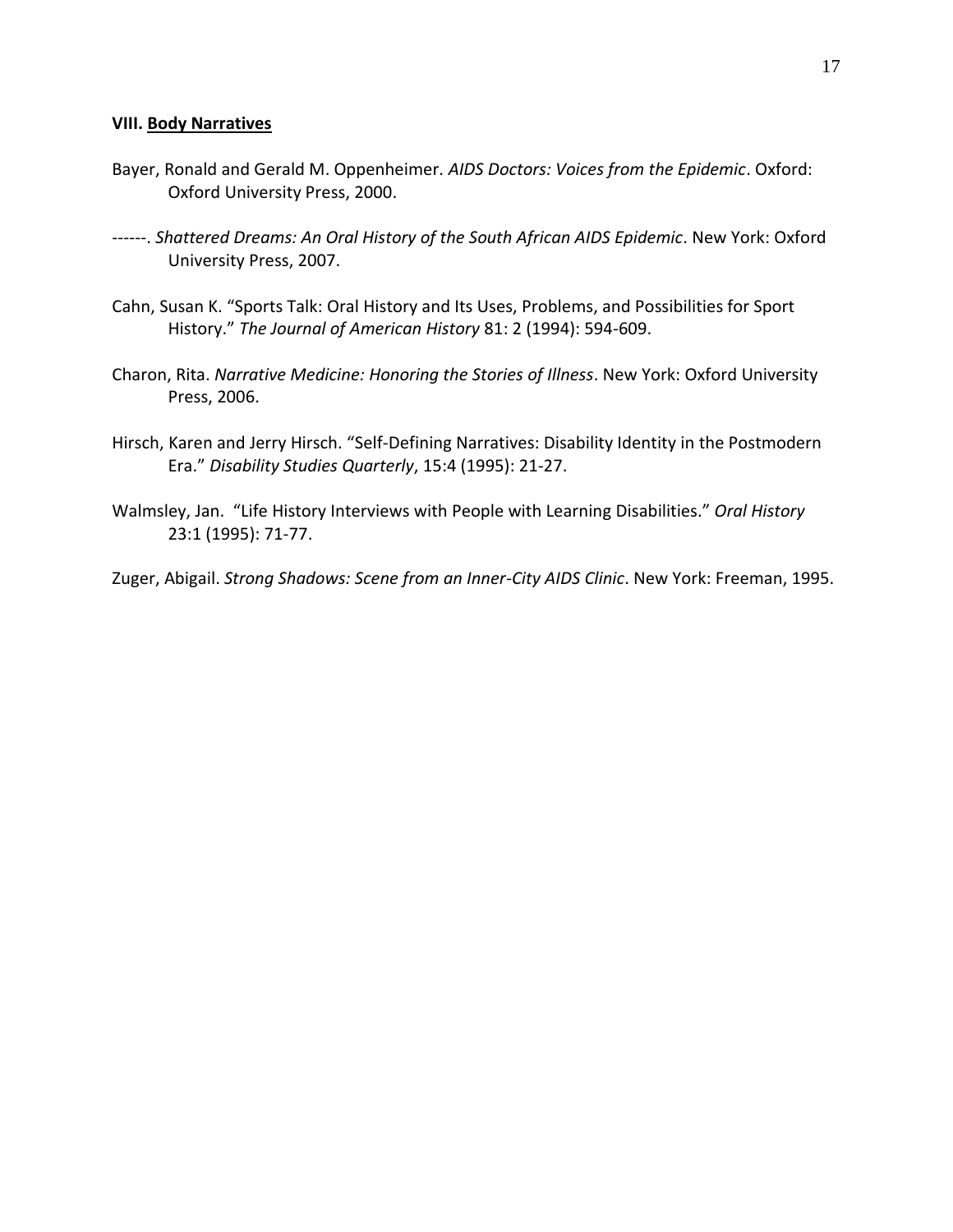## **IX. Education**

- Bass, Randy. "Engines of Inquiry: Teaching, Technology, and Learner-Centered Approaches to Culture and History." *Engines of Inquiry: Approaches to Teaching, Learning & Technology in American Culture Studies*. Center for New Designs in Learning and Scholarship, 2nd Edition. http://cndls.georgetown.edu/crossroads/about/publications/toc.cfm
- Forrest, John and Elisabeth Jackson. "Get Real: Empowering the Student through Oral History." Frisch, Michael. *A Shared Authority: Essays on the Craft and Meaning of Oral and Public History*. Albany, NY: State University of New York Press, 1990.
- Wood, Linda P. *Oral History Projects in Your Classroom.* Carlisle, PA: Oral History Association, 2001.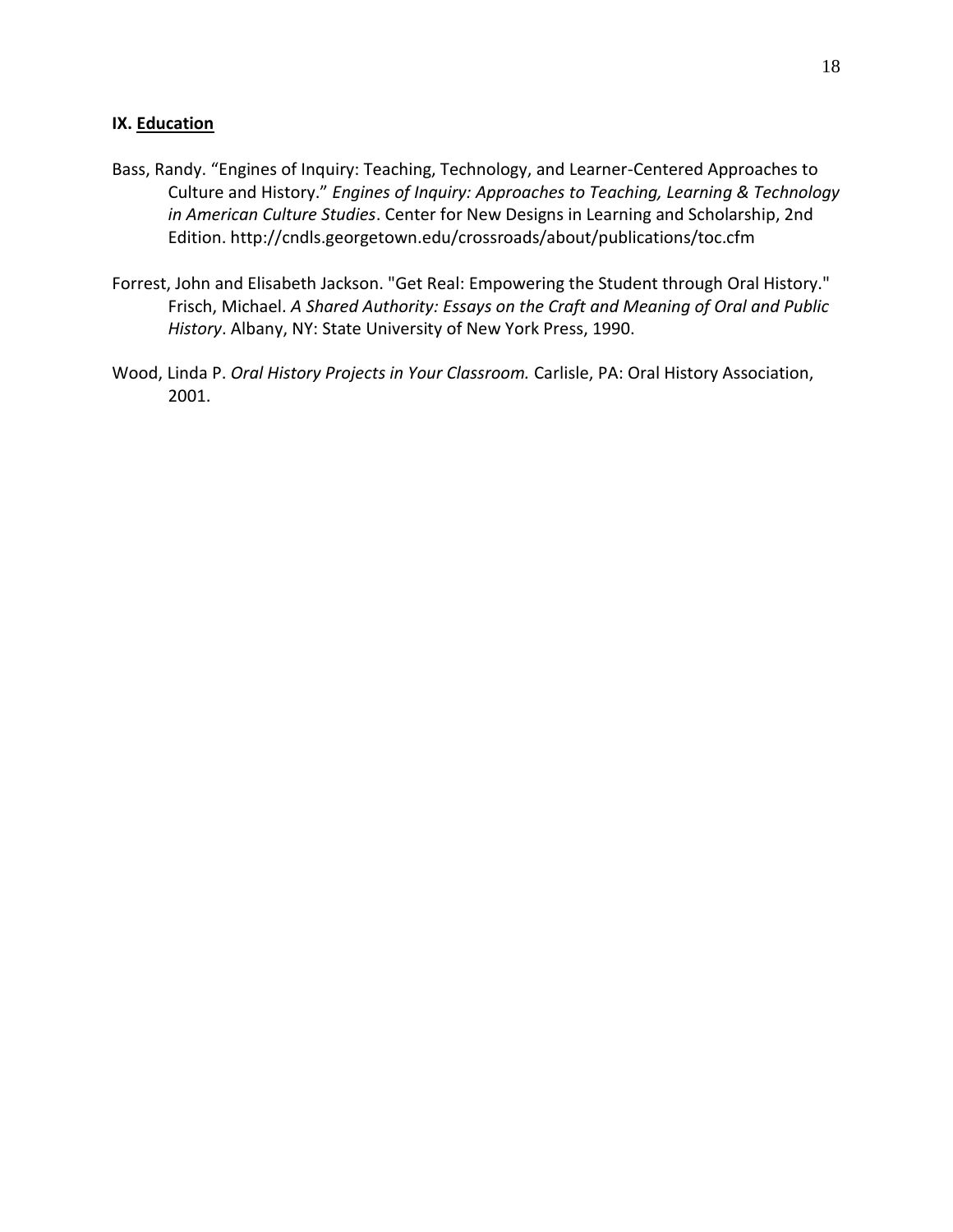#### **X. Human Rights and the Law**

Beverley, John. *Testimonio: On the Politics of Truth*. Minneapolis, MN: University of Minnesota Press, 2004.

Bickford, Louis. "Unofficial Truth Projects." *Human Rights Quarterly* 29 (2007): 994-1035.

- Delcroix, Catherine. 'Stepping Forward to Help Communication: The 'Mediatrices Interculturelles' in Underprivileged Areas in France." *Innovation* 9:1 (1996): 87-96.
- Ea, Meng-Try and Sorya Sim. *Victims and Perpetrators?: Testimony of Young Khmer Rouge Comrades*. Phnom Penh: Documentation Center of Cambodia, 2001.
- Farmer, Paul. "On Suffering and Structural Violence: A View from Below." *Social Suffering*, edited by Arthur Kleinman et al. Berkeley, CA: University of California Press, 1997.
- Friedlander, Saul. "Trauma, Memory, and Transference." *Holocaust Remembrance: The Shapes of Memory*, edited by Geoffrey Hartman. Cambridge, MA: Blackwell Publishing, (1994): 252-263.
- Garland, David. *Punishment and Modern Society: A Study in Social Theory.* Chicago: University of Chicago Press, 1993.
- Goldstein, Jonathan. "Agent Orange on Campus: The Summit/Spicerack Controversy at the University of Pennsylvania, 1965-1967." *Peace and Change* 11:2 (1986): 27- 49.
- Gourevitch, Philip. *We Wish to Inform You That Tomorrow We Will Be Killed With Our Families: Stories from Rwanda*. New York: Farrar, Straus and Giroux, 1998.
- Grant, Peter R. and Neil J. Sterritt. "The Delgamuukw Decision and Oral History." *Expressions in Canadian Native Studies*. Saskatoon: University of Saskatchewan Extension Press, 2000: 291-313.
- Grossman, Dave. *On Killing: The Psychological Cost of Learning to Kill in War and Society*. Boston: Little, Brown, 1996.
- Gugelberger, Georg M, ed. *The Real Thing: Testimonial Discourse and Latin America*. Durham, NC: Duke University Press, 1996.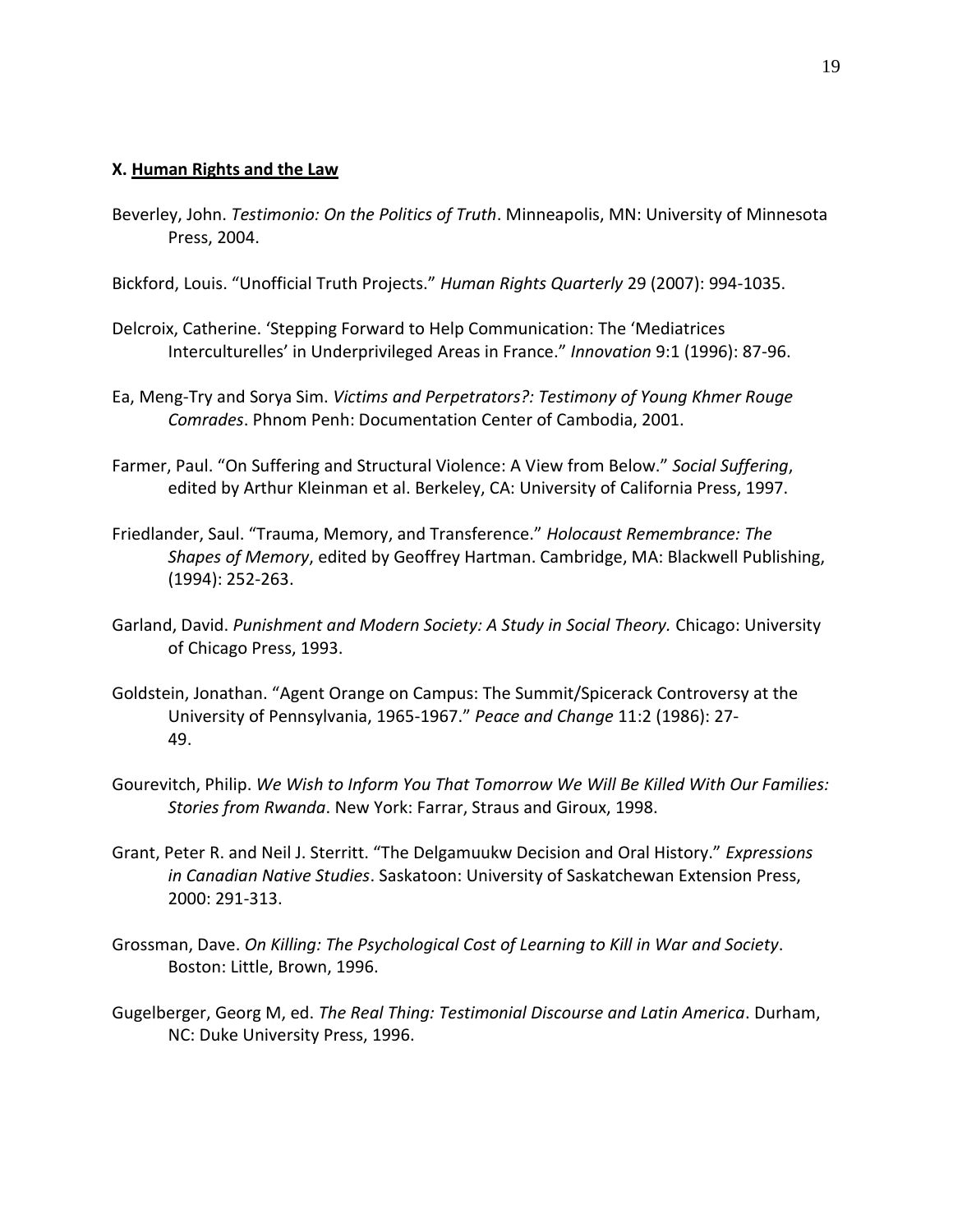- Haney, Craig. "The Social Context of Capital Murder: Social Histories and the Logic of Mitigation." *Santa Clara Law Review* 35 (1995): 547-609.
- Hartman, Geoffrey H and Daniel T. O'Hara. *The Longest Shadow: In the Aftermath of the Holocaust.* The Helen and Martin Schwartz Lectures in Jewish Studies. Bloomington, IN: Indiana University Press, 1996.
- Holdman, Scharlette and Christopher Seeds. *Cultural Competency in Capital Mitigation. Hofstra Law Review* 36:3 (2008): 883-922.
- Lemarchand, Rene. *Burundi: Ethnocide as Discourse and Practice*. Washington D.C and New York: Woodrow Wilson Center Press and Cambridge University Press, 1994.
- Laub, Dori. "Truth and Testimony: The Process and the Struggle." *Trauma: Explorations of Memory*, edited by Cathy Caruth. Baltimore: Johns Hopkins University Press, 1995.
- Levi, Primo. *The Drowned and the Saved*. Translated by Raymond Rosenthal. New York: Random House, 1989.
- Malpede, Karen. "Chilean Testimonies: An Experiment in Theater of Witness." *Journal of Contemporary Psychotherapy* 29:4 (1999): 307-316.
- Posel, Deborah, and Graeme Simpson, eds. "The Power of Truth: South Africa's Truth and Reconciliation Commission in Context." *Commissioning the Past: Understanding South Africa's Truth and Reconciliation Commission*. Johannesburg: Witswatersrand University Press, 2002.
- Sanders, Mark. "Ambiguities of Mourning: Law, Custom, Literature, and Women before South Africa's Truth and Reconciliation Commission." *Law/Text/Culture* 4, no. 2 (1998): 105- 151.
- Schaffer, Kay and Sidonie Smith. "Conjunctions: Life Narratives in the Field of Human Rights." *Biography*, 27:1: 2004.
- Shuldiner, David P. *Aging Political Activists: Personal Narratives from the Old Left*. London: Praeger, 1995.
- Sichrovsky, Peter. *Born Guilty: Children of Nazi Families*. London: Taurus, 1988.Schendler, Revan. *Narratives of State Socialism in the Czech Republic*.
- Theidon, Kimberly. *Justice in Transition: The Micropolitics of Reconciliation in Postwar Peru*. *Journal of Conflict Resolution*, 50:3 (2006): 433-457.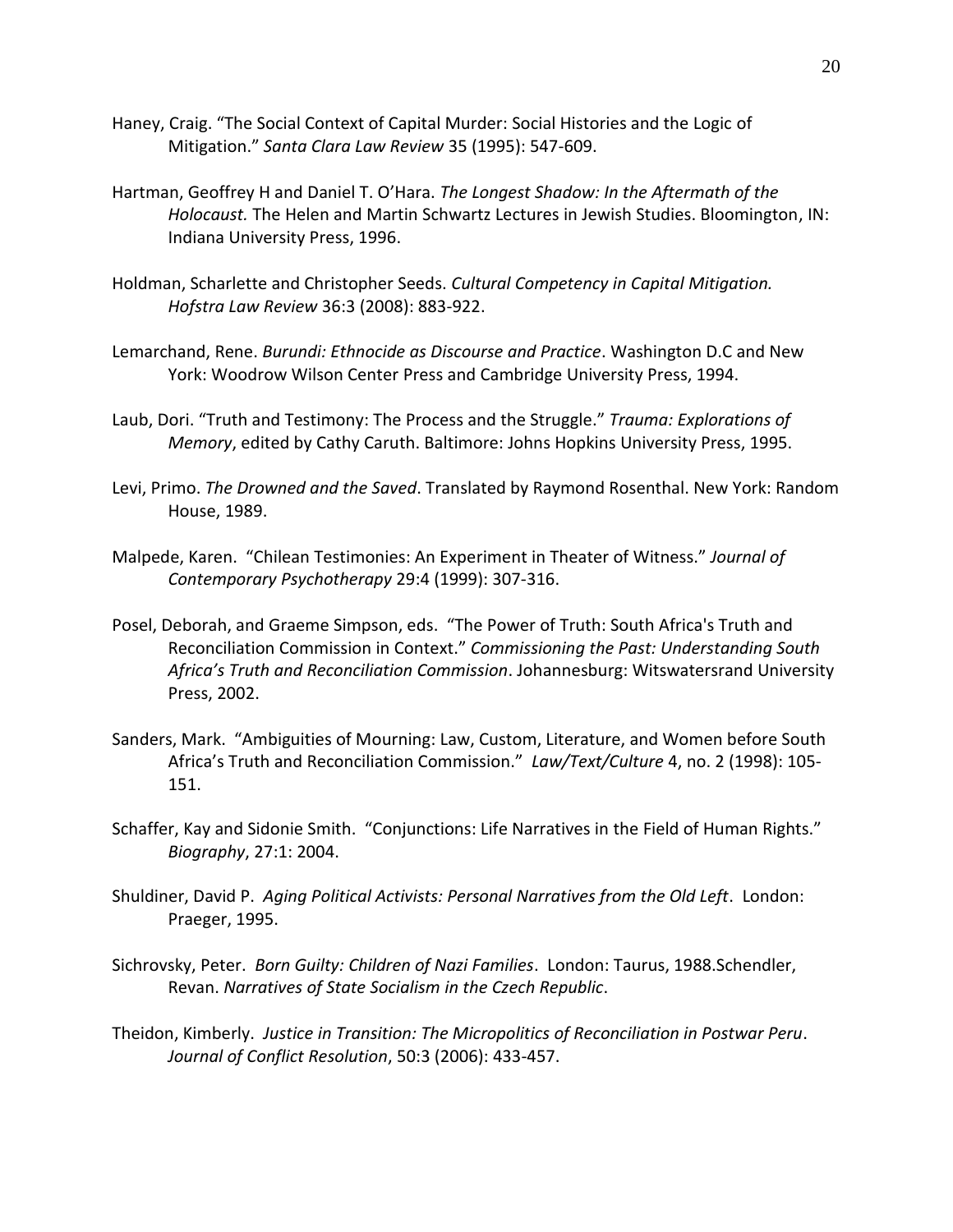- Von Gernet, Alexander. "What My Elders Taught Me: Oral Traditions as Evidence in Aboriginal Litigation." *Beyond the Nass Valley: National Implications of the Supreme Court's Delgamuukw Decision*, edited by Owen Lippert. Vancouver: The Fraser Institute, 2000: 103-125.
- Wilkinson, Alec. *"The Women Who Cannot Bear to See." The New Yorker*, January 24, 1994: 52-68.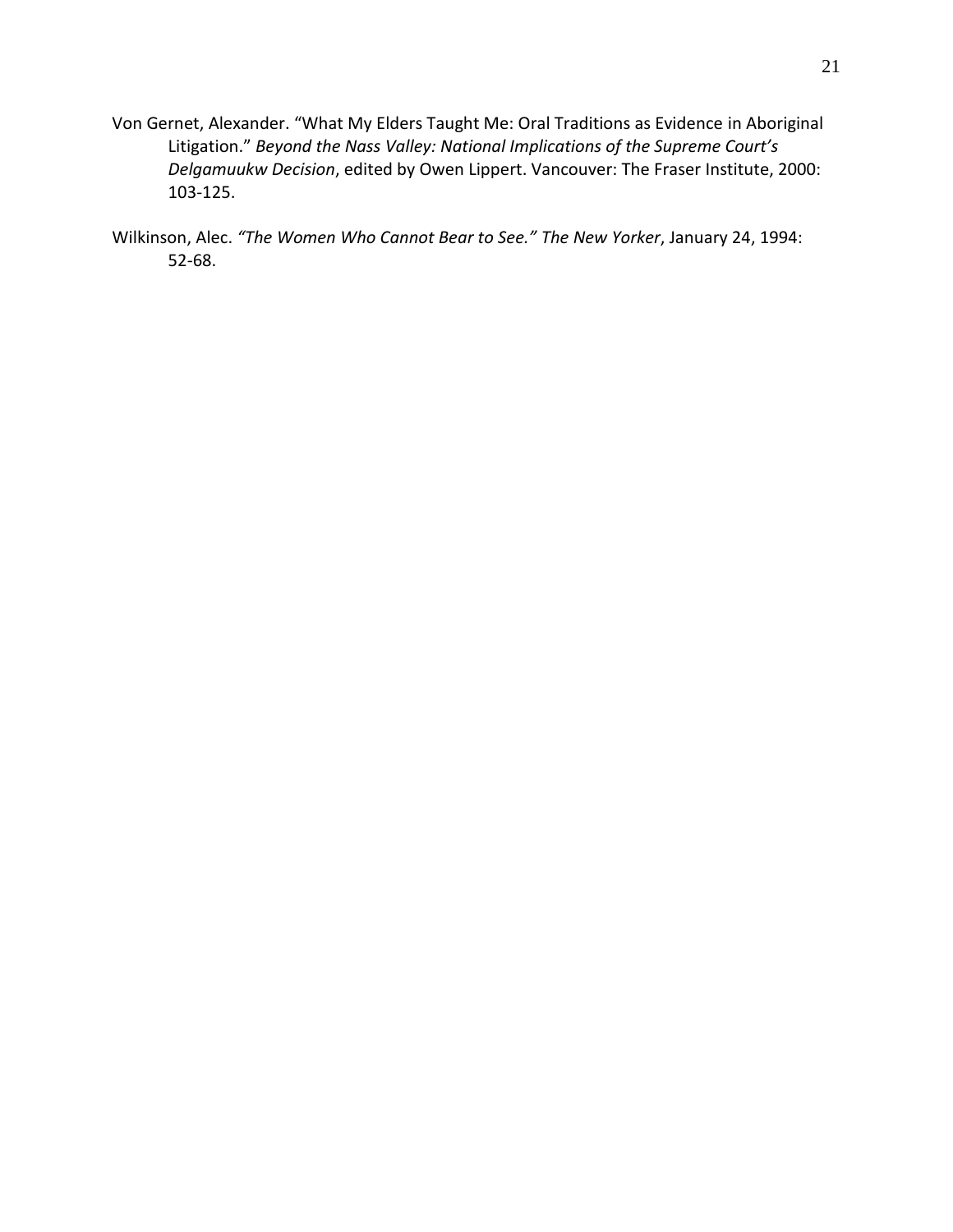- Ashplant, T.G., Graham Dawson and Michael Roper, eds. *The Politics of War Memory and Commemoration*. New York: Routledge Press, 2000.
- Daniel Bertaux, "Stories as Clues to Sociological Understanding: The Bakers of Paris. *Our Common History: The Transformation of Europe*, edited by Paul Thompson. London: Pluto Press, (1982): 92-108.
- Burke, Peter. "History as Social Memory." *Varieties of Cultural History*. Ithaca, NY: Cornell University Press, 1997.
- Clark, Mary Marshall. "The September 11, 2001, Oral History Narrative and Memory Project: A First Report." *The Journal of American History* 89:2 (2002): 569-579.
- Connerton, Paul. *How Societies Remember*. Themes in the Social Sciences. New York: Cambridge University Press, 1989.
- Crane, Susan A. "Writing the Individual Back into Collective Memory." *The American Historical Review* 102: 5 (1997): 1372-1385.
- Errante, Antoinette. "But Sometimes You're Not Part of the Story: Oral Histories and Ways of Remembering and Telling." *Educational Researcher* 29:2 (2000):16-27.
- Feldman, Allen. "Memory Theaters, Virtual Witnessing, and the Trauma-Aesthetic." *Biography* 27:1 (2004): 163-2002.
- Fentress, James and Chris Wickham. *Social Memory*. New Perspectives on the Past. Cambridge, MA: Blackwell Publishers, 1992.
- Fields, Karen E. "What One Cannot Remember Mistakenly." *Memory and History: Essays on Recalling and Interpreting History*, edited by Jaclyn Jeffrey and Glenace Edwall. Lanham, MD: University Press of America, (1994): 89-105.
- Hartman, Geoffrey H and Daniel T. O'Hara. *The Geoffrey Hartman Reader*. New York: Fordham University Press, 2004.
- ------. "Audio and Video Testimony and Holocaust Studies." *Teaching the Representation of the Holocaust*, edited by Marianne Hirsch and Irene Kacandes. New York: MLA, 2004: 205-219.
- ------.------.*Scars of the Spirit: The Struggle against Inauthenticity*. New York: Palgrave/Macmillan, 2002.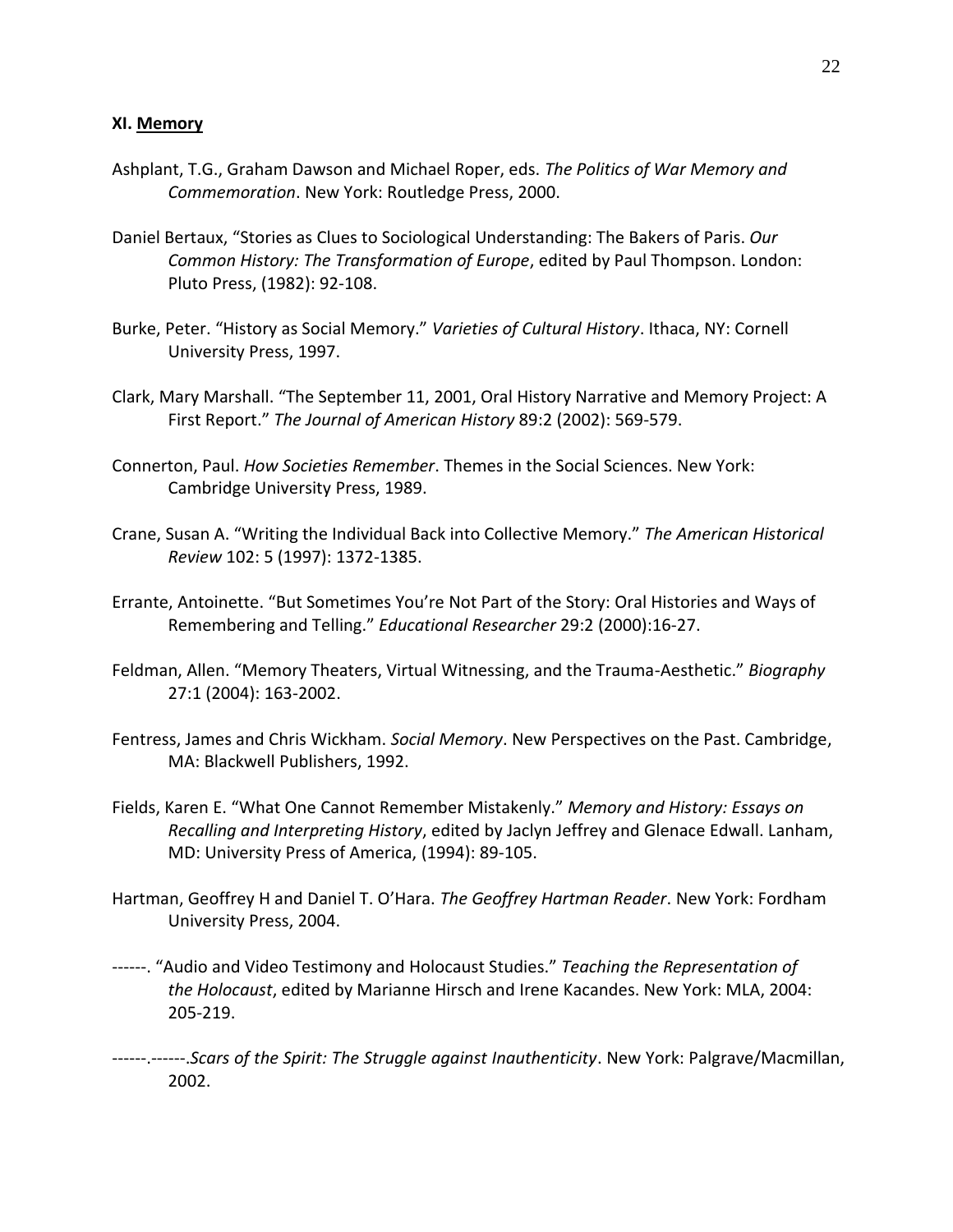- Hirsch, Marianne and Leo Spitzer. "We Would Not Have Come Without You: Generations of Nostalgia." *American Imago* 59:3 (2002): 253-276.
- Huyssen, Andreas. *Present Pasts: Urban Palimpsets and the Politics of Memory*. Palo Alto, CA: Stanford University Press, 2003.
- Langer, Lawrence L. *Holocaust Testimonies: The Ruins of Memory*. New Haven, CT: Yale University Press, 1991.
- Le Goff, Jacques. *History and Memory*. Translated by Steven Rendell and Elizabeth Claman. European Perspectives. New York: Columbia University Press, 1992.
- Morrison, Toni. "The Site of Memory." *Inventing the Truth*, edited by Yu Zinssen. New York: Houghton Mifflin, 1987.
- Nora, Pierre. "Between Memory and History: Les Lieux de Memoire." *History and Memory in African-American Culture*. New York: Oxford University Press, 1994.
- Passerini, Luisa. *Memory and Utopia: The Primacy of Inter-Subjectivity*. London: Equinox Publishing, 2006.
- Popular Memory Group. "Popular Memory: Theory, Politics, Method." *Making Histories: Studies in History-Writing and Politics*, edited by Richard Johnson et al. London: Hutchinson Centre for Contemporary Studies, 1982.
- Salvatici, Silvia. "Memory Telling, Individual and Collective Identities in Post-War Kosovo: The Archives of Memory." *Psychosocial Notebook,* Volume 2, edited by Natale Losi et al. (2001): 145-150.
- Thelen, David. *Memory and American History*. Bloomington, IN: Indiana University Press, 1990.
- Thomson, Alistair, Michael Frisch and Paula Hamilton. "The Memory and History Debates: Some International Perspectives." *Oral History* 22: 2 (1994): 33-43.
- Thompson, Charles P., John J. Skowronski, Steen F. Larsen, Andrew Betz. *Autobiographical Memory: Remembering What and Remembering When*. Mahwah, NJ: Lawrence Erlbaum Associates, 1996.
- Thompson, Paul. *"*Believing it or Not: Rethinking the Historical Interpretation of Memory." *Memory and History: Essays on Recalling and Interpreting Experience,* edited by Jaclyn Jeffrey and Glenace Edwall. Lanham, MD: University Press of America, 1994.

Samuel, Raphael. *The Theatres of Memory*. New York: Verso Books, 1996.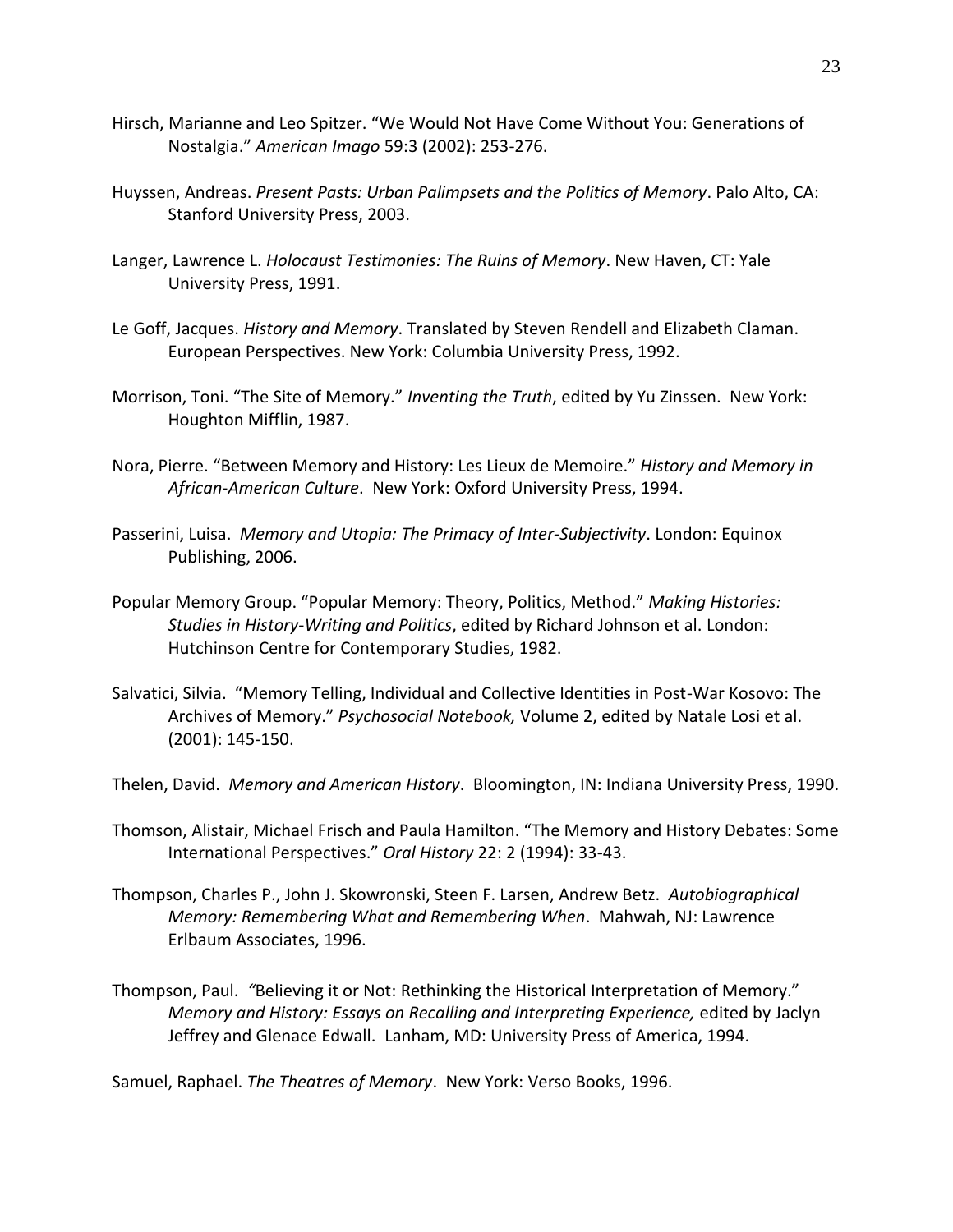- Stille, Alexander. "Prospecting for Truth in the Ore of Memory." *The New York Times*. 10 Mar. 2001.
- Young, James E. *The Texture of Memory: Holocaust Memorials and Meaning*. New Haven, CT: Yale University Press, 1994.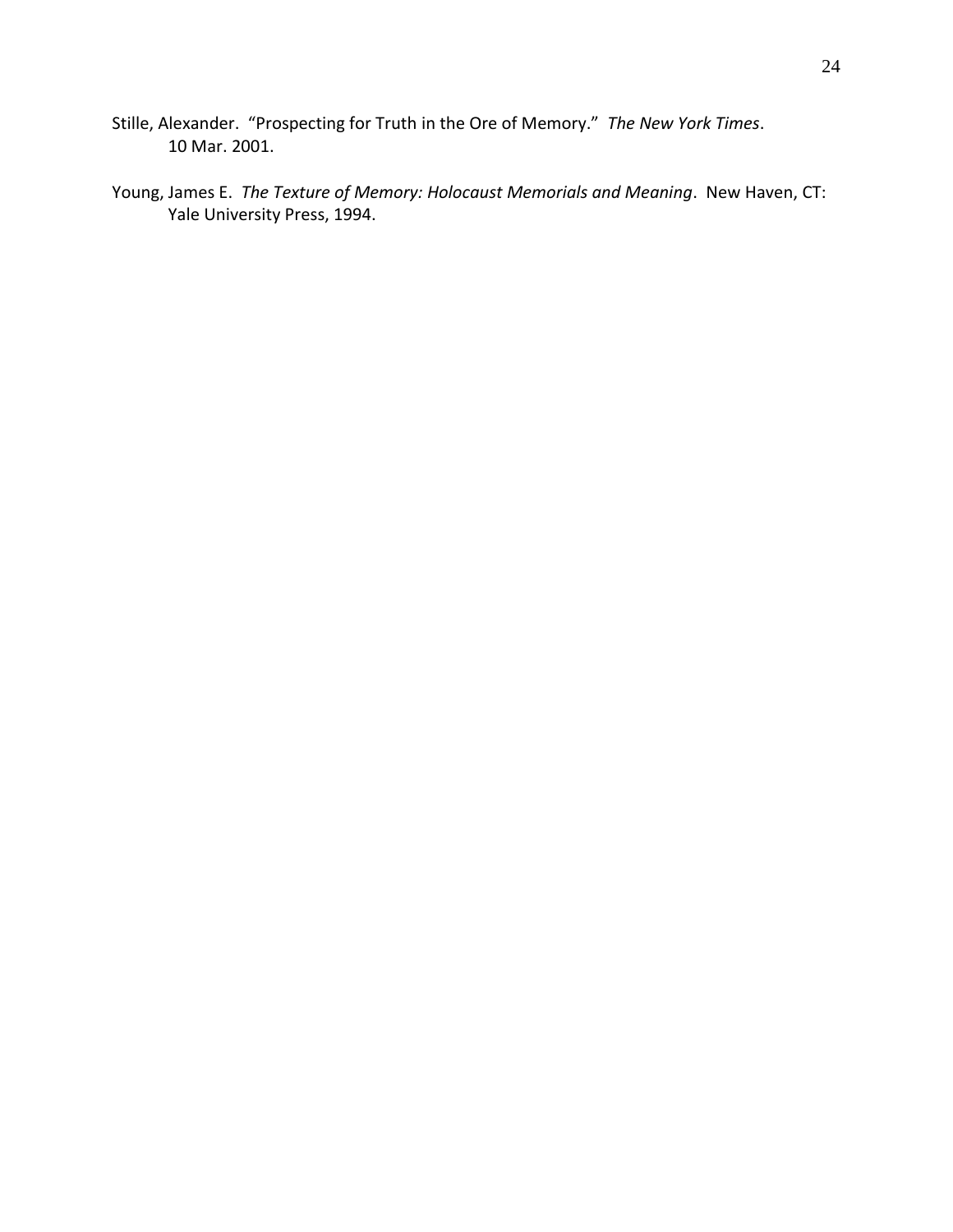#### **XII. Narrative, Orality and History**

- Julien, Eileen. *African Novels and the Question of Orality.* Bloomington, IN: University of Indiana Press, 1992.
- Allen, Barbara "Story in Oral History: Clues to Historical Consciousness." *Journal of American History* 79 (1992): 606-611.
- American Journalism Historians Association. *Occasional Papers No.1: Oral Histories Relating To Journalism History*, 2nd Edition. http://facstaff.elon.edu/dcopeland/ajha/oralhistory.htm
- Bearman, Peter S, James Moody and Robert Faris*.* "Networks and History." *Complexity* 8:1 (2003): 61-71.
- Carr, David. "Time, Narrative, and History." *Time, Narrative, and History*. Studies in Phenomenology and Existential Philosophy. Bloomington, IN: Indiana University Press, 1986.
- Chamberlain, Mary. "Narrative Theory." *The Handbook of Oral History*, edited by Thomas L. Charlton, Loies E. Myers and Rebecca Sharpless. New York: AltaMira Press, (2006): 384- 407.
- Corbett, Katharine T. and Howard S. Miller. "A Shared Inquiry into Shared Inquiry." *The Public Historian* 28:1 (2006): 15-38.
- Cruikshank, Julie. "Myth and Tradition as Narrative Framework: Oral Histories from Northern Canada." *International Journal of Oral History* 9:3 (1988): 198-214.
- Davidson, James West and Mark Hamilton-Lytle. *After the Fact: The Arts of Historical Detection.* New York: Alfred A. Knopf, 1982.
- Faris, David E. "Narrative Form and Oral History: Some Problems and Possibilities." *International Journal of Oral History* 1:3 (1980): 159-1980.
- Felman, Shoshana and Dori Laub. *Testimony: Crises of Witnessing in Literature, Psychoanalysis, and History.* New York: Routledge Press, 1992.
- Hofmeyer, Isabel. *"Nterata"/"The Wire": Fences, Boundaries, Orality, Literacy." International Annual of Oral History* (1990): 69-91.
- Scholes, Robert. "Narration and Narrativity in Film." *Quarterly Review of Film and Video*, 1:3 (1976): 283 – 296.
- ------. "Spinning Yarns." *Columbia: A Journal of Literature of Art*, Volume 29 (1998): 40-62.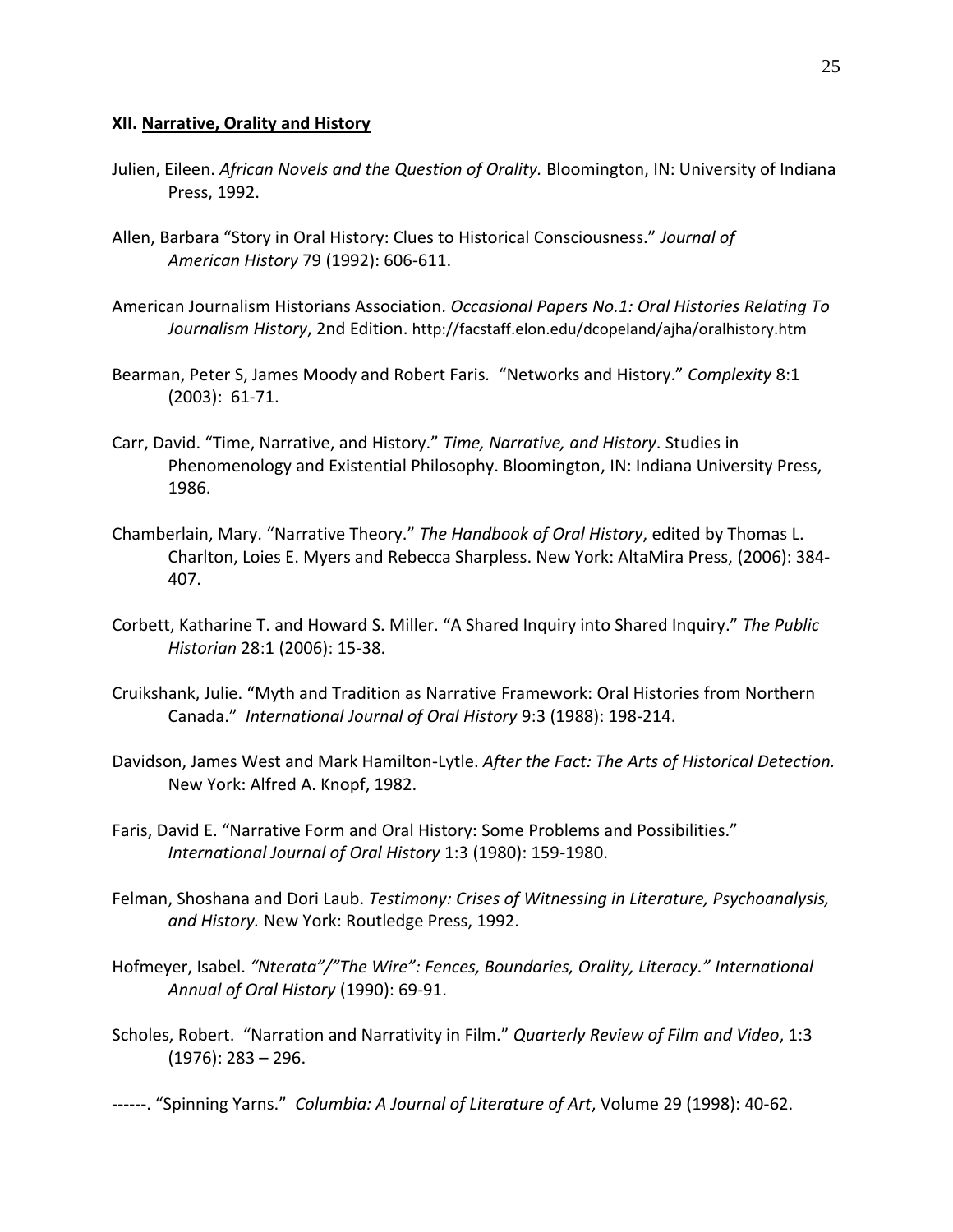- ------. "The Public and the Private Spheres." *Best American Poetry 1999*, edited by Robert Bly. New York: Scribner, 1999.
- ------. "'They Made the Freedom for Themselves': Popular Interpretations of Post-Communist Discourse in Czech Republic." *Oral History*, (Autumn 2001): 73-82.
- Tilly, Louise A. "People's History and Social Science History." *International Journal of Oral History*, 6:1 (1985): 5- 46.
- Tosh, John and Sean Lang. *The Pursuit of History.* New York: Pearson Longman, 2006.
- Trouillot, Michel-Rolph. *Silencing the Past: Power and the Production of History*. Boston: Beacon, 1995.
- Tucher, Andie. "Journalism Versus History: Whose Turf is the Past?" Columbia Journalism Review 43: 3 (2004): 46-48.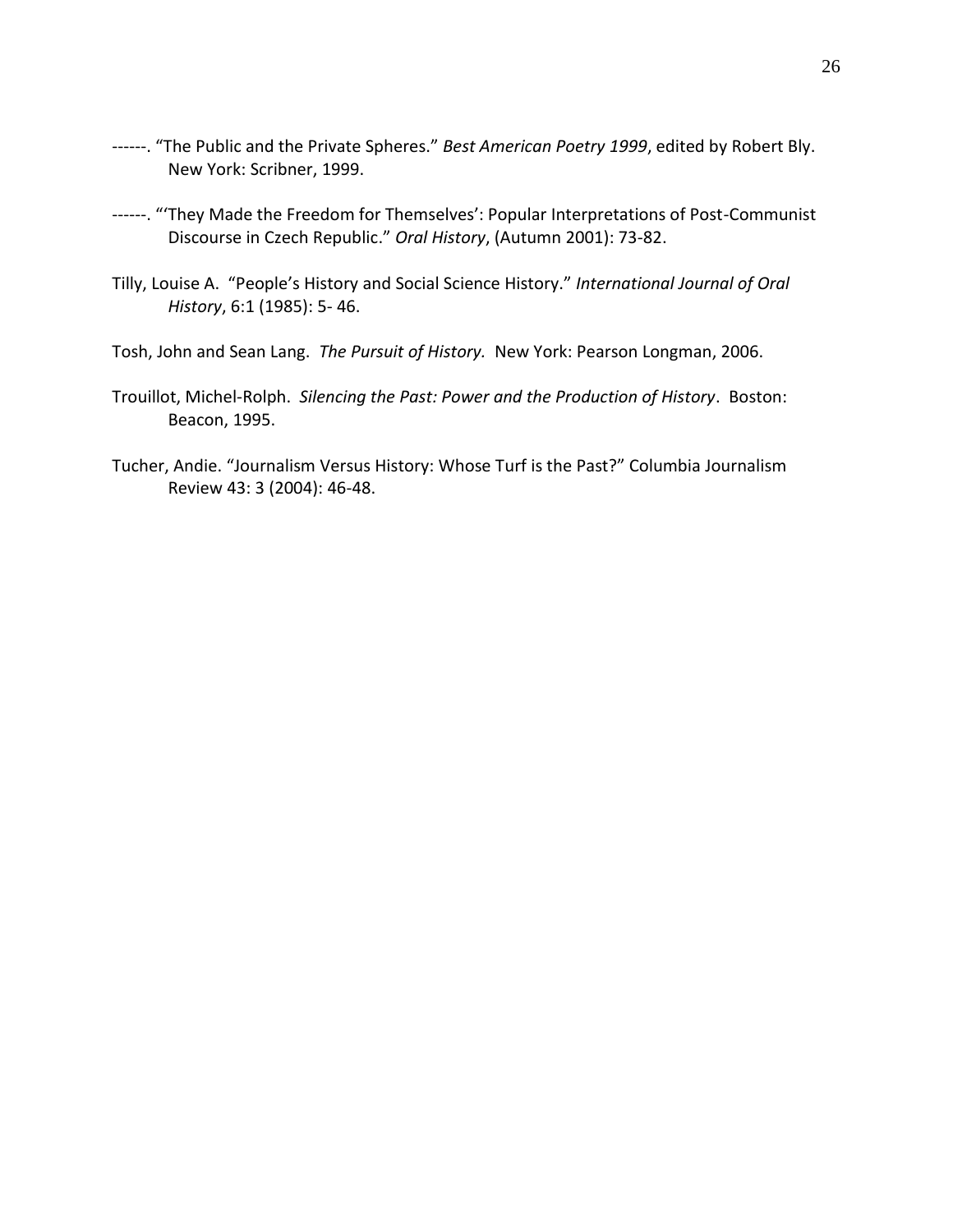## **XIII. Psychology & Trauma**

- BenEzer, Gadi. "Trauma Signals and Life Stories." *Trauma and Life Stories: International Perspectives*, edited by Kim Lacy Rogers, Selma Leyersdoff, and Graham Dawson. Vol.2, Routledge Press Studies in Memory and Narrative. New York: Routledge Press, 1999.
- Brown, Lyn Mikel and Carol Gilligan. *Meeting at the Crossroads: Women's Psychology and Girls' Development*. New York: Ballantine Books, 1992.
- Clark, Mary Marshall. "Holocaust Video Testimony, Oral History, and Narrative Medicine: The Struggle Against Indifference." *Literature and Medicine* 24:2 (2005): 266-282.
- Coleman, Peter. "Reminiscence within the Study of Ageing: The Social Significance of Story." *Reminiscence Reviewed; Perspectives*, *Evaluations and Achievements*, edited by Joanna Bornat. Maidenhead, England: Open University Press, 1994.
- Cvetkovich, Ann. *"*Trauma Ongoing." In *Trauma at Home After 9/11*, edited by Judith Greenberg. Lincoln, NE: University of Nebraska Press, 2003: 60-66.
- Greenspan, Henry. *On Listening to Holocaust Survivors: Recounting and Life History.* Santa Barbara, CA: Praeger Publishers, 1998.
- Hegeman, Elizabeth and Agnes Wohl. "Management of Trauma-Related Affect, Defenses, and Dissociative States." *Group Psychotherapy for Psychological Trauma*, edited by Robert H. Klein and Victor L. Schermer. New York: Guilford Press, 2000: 64-88.
- Herman, Judith Lewis. *Trauma and Recovery: The Aftermath of Violence—from Domestic Abuse to Political Terror*. New York: BasicBooks, 1992.
- LaCapra, Dominick. "Holocaust Testimonies: Attending to the Victim's Voice." *Catastrophe and Meaning: The Holocaust and the Twentieth Century*, edited by Moishe Postone and Eric Santner. Chicago: Chicago University Press, 2003.
- Laub, Dori. "From Speechlessness to Narrative: The Cases of Holocaust Historians and of Psychiatrically Hospitalized Survivors." *Literature and Medicine*, 24(2) 2006: 253-265.
- Metz, Christian. *The Imaginary Signifier: Psychoanalysis and the Cinema*. Bloomington, IN: Indiana University Press, 1982.
- Stamelman, Richard. *September 11th: Between Memory and History*. In *Trauma at Home After 9/11*, edited by Judith Greenberg. Lincoln, NE: University of Nebraska Press, 2003.
- Strenger, Carlo. "From Yeshiva to Critical Pluralism: Reflections on the Impossible Project of Individuality*.*" *Psychoanalytic Inquiry*, 22:4 (2002): 534-558.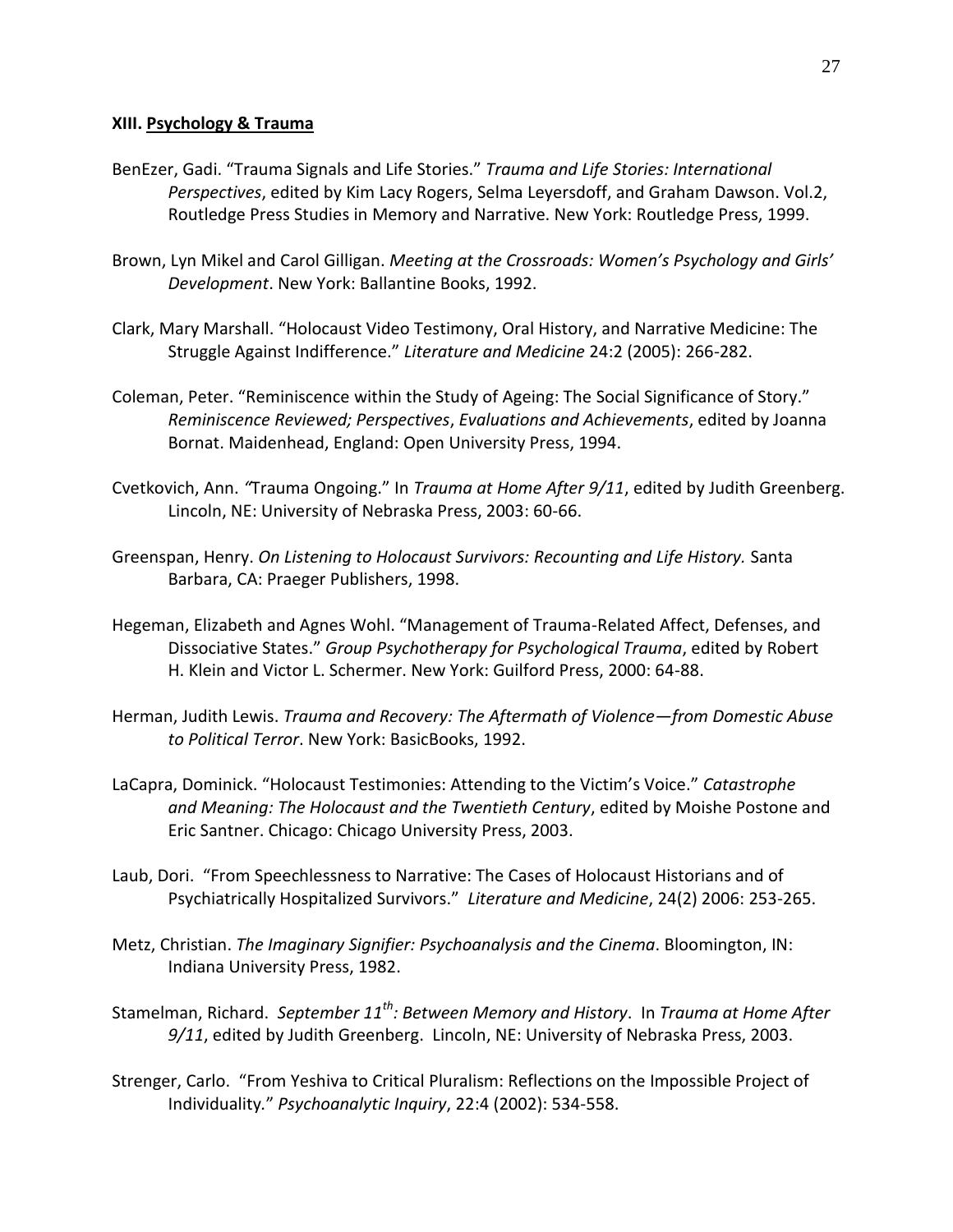Tal, Kali. *Worlds of Hurt: Reading Literatures of Trauma*. New York: Cambridge University Press, 1996.

Twemlow, Stuart W. "A Clinical and Interactionist Perspective on the Bully-Victim-Bystander Relationship." *Bulletin of the Menninger Clinic*, 60:3 (1996): 296-313.

Watt, Lisa M. and Paul T.P. Wong. "A Taxonomy of Reminiscence and Therapeutic Implications." *Journal of Gerontological Social Work*, 16:1 (1991): 37-57.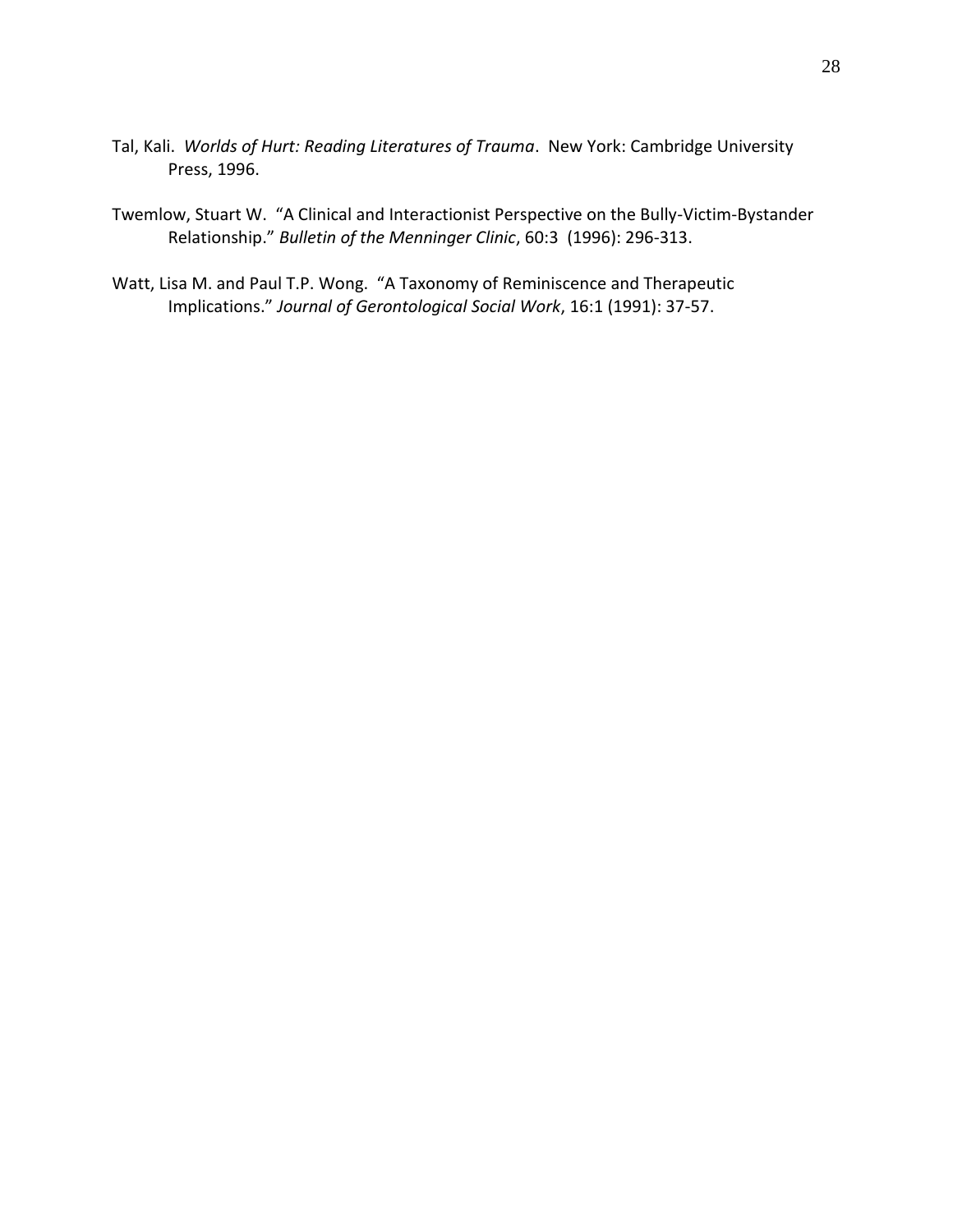## **XIV**. **Sociology**

Bearman, Peter S, James Moody and Robert Faris*.* "Networks and History." *Complexity* 8: 1 (2003): 61-71.

- Faley, Jean V. L. Hector. "Oral History and the Sociological Imagination: An Adventure in Scottish Biography and History." *Sociological Imagination* 31:2 (1994): 67-82.
- Williams, Brackette F. "Dutchman Ghosts and the History Mystery: Ritual, Colonizer, and Colonized Interpretations of the 1763 Berbice Slave Rebellion." *Journal of Historical Sociology* 3:2 (1990): 133-165.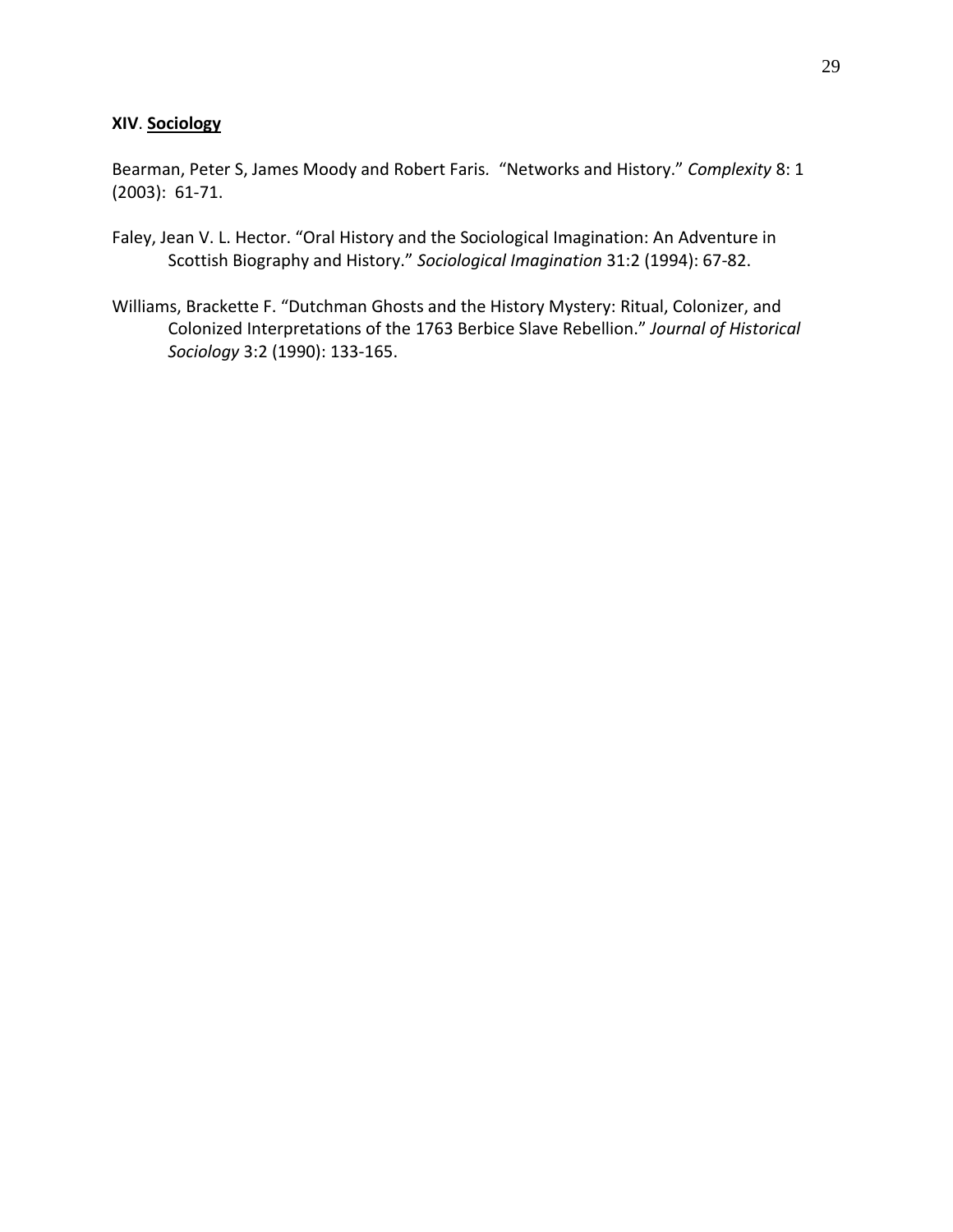## **XV. Social History**

- Benmayor, Rina, Blanca Vazquez, Ana Juarbe, and Cecilia Alvarez. "Stories to Live By: Continuity and Change in Three Generations of Puerto Rican Women." *The Myths We Live By*, edited by Raphael Samuel and Paul Thompson. History Workshop. New York: Routledge Press, 1990.
- Bodnar, John. "Power and Memory in Oral History: Workers and Managers at Studebaker." *Memory and American History*, edited by David Thelan. 1st Edition. Bloomington, IN: Indiana University Press, 1990.
- Bonnell, Victoria and Lynn Hunt, editors. "Beyond the Cultural Turn: New Directions in the Study of Society and Culture" *Studies on the History of Society and Culture* 34. Berkeley, CA: University of California Press, 1999.
- Brecher, Jeremy. "A Report on Doing History from Below: The Brass Workers Oral History Project." In *Presenting the Past: Essays on History and the Public*, edited by Susan Porter Benson, Steven Brier, and Roy Rosenzweig. Vol. 1, *Critical Perspectives on the Past*. Philadelphia: Temple University Press, 1986.
- Chafe, William H. "The Gods Bring Threads to Webs Begun." *The Journal of American History*  86:4 (2000): 1531-1551.
- Crapanzano, Vincent. *Serving the Word: Literalism in America from the Pulpit to the Bench.* New York: New Press and W.W. Norton, 2000.
- Eley, Geoff. "Is All the World a Text? From Social History to the History of Society Two Decades Later." In *The Historic Turn in The Human Sciences*, edited by Terrence J. McDonald. Ann Arbor, MI: University of Michigan Press, 1996: 193-243.
- Field, Sean, Renate Meyer and Felicity Swanson, eds. *Imagining the City: Memories and Cultures in Cape Town*. Cape Town: HSRC Press, 2007.
- ------. "Beyond 'Healing': Trauma, Oral History and Regeneration." *Oral History Society Journal* 34:1 (2006): 31-42.
- ------, Ed. *Lost Communities, Living Memories: Remembering Forced Removals in Cape Town*. Cape Town: David Philip, Publishers, 2001.
- Flick, Karen and Heather Goodall. "Angledool Stories: Aboriginal History in Hypermedia." In *The Oral History Reader*, edited by Robert Perks and Alistair Thomson. New York: Routledge Press, 1998: 421-431.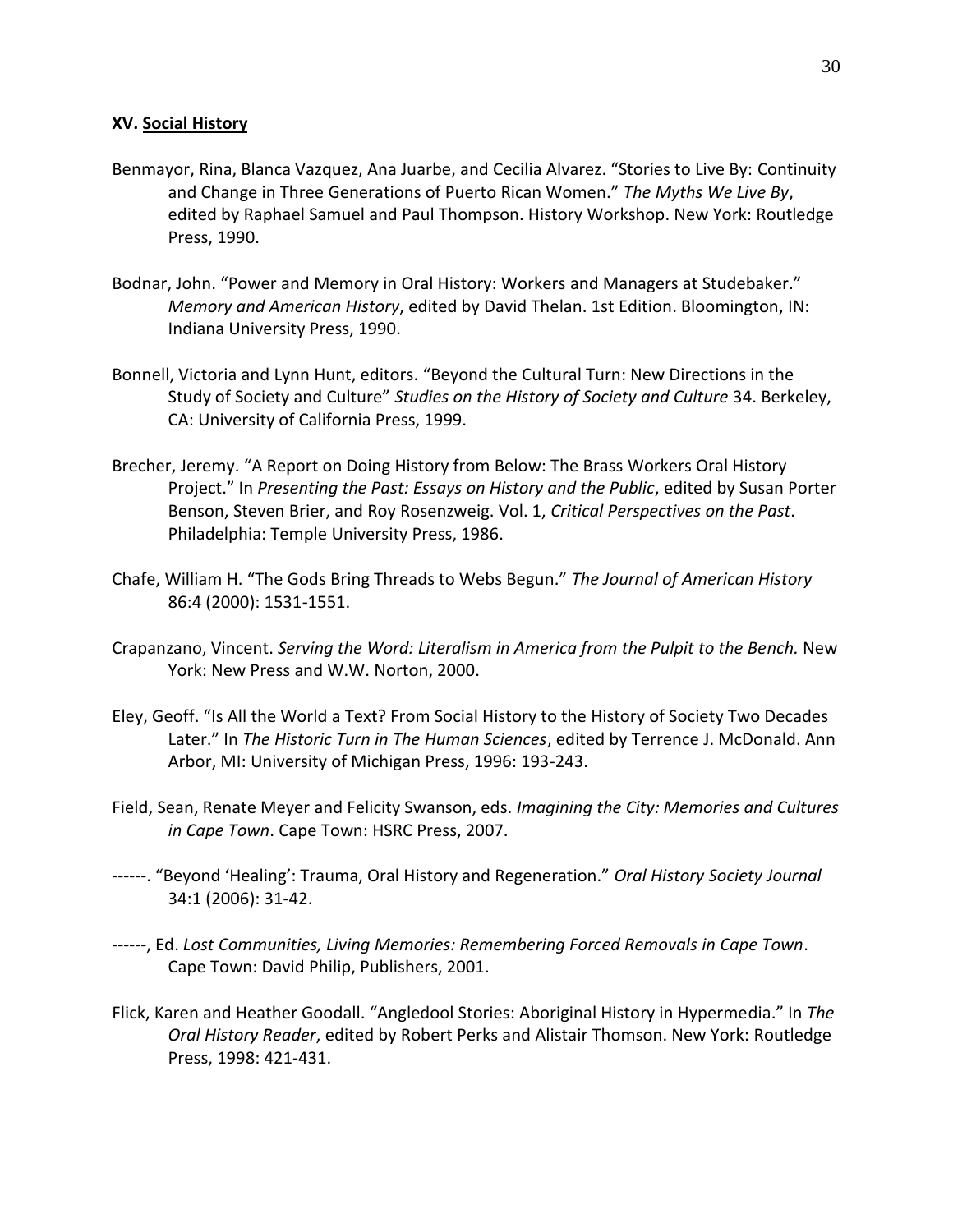- Guest, Kenneth J. *God in Chinatown: Religion and Survival in New York's Evolving Immigrant Communities*. Religion, Race and Ethnicity. New York: New York University Press, 2003.
- Hardy, Charles III with Alessandro Portelli. "I Can Almost See the Lights of Home: A Field Trip to Harlan County, Kentucky: An Essay in Sound." *The Journal for Multimedia History* 2 (1999). http://www.albany.edu/jmmh/vol2no1/lightssoundessay.html
- Hartewig, Karin. "Oral History in Germany." In *Oral History: An Interdisciplinary Anthology,*  edited by David K. Dunaway and Willa K. Baum. American Association for State and Local History. Walnut Creek: AltaMira Press, 1996: 363-379.
- James, Daniel. *Dona Maria's Story: Life History, Memory, and Political Identity*. Durham: Duke University Press, 2000.
- ------. "Meatpackers, Peronists, and Collective Memory: A View from the South." *The American Historical Review* 102: 5 (1997): 1404-1412.
- Jones, Lu Ann. "Voices of Southern Agricultural History," *International Annual of Oral History 1990*, edited by Ronald J. Grele. New York: Greenwood Press, 1992: 135-144
- ------. "Talking in Class: The Stories of North Carolina Teachers." *North Carolina Literary Review* 7 (1998): 51-71.
- Kerr, Daniel. "'We Know What the Problem Is:' Using Oral History to Develop a Collaborative Analysis of Homelessness from the Bottom Up." *The Oral History Review* 30:1 (2003): 27-45.
- Levine, Robert M. and Jose Carlos Sebe Bom Meihy. *The Life and Death of Carolina Maria de Jesus*. Dialogos. Albuquerque, NM: University of New Mexico Press, 1995.
- Montell, William L. *The Saga of Coe Ridge: A Study in Oral History*. Knoxville, TN: The University of Tennessee Press, 1970.
- Nuttall, Sarah. "Telling 'Free' Stories? Memory and Democracy in South African Autobiography Since 1994." In *Negotiating the Past: The Making of Memory in South Africa,* edited by Sarah Nuttall and Carli Coetzee. Cape Town: Oxford University Press, 1998.
- Schuman, Howard, Cheryl Rieger and Vladas Gaidys. "Collective Memories in the United States and Lithuania." In *Autobiographical Memory and the Validity of Retrospectives Reports*, edited by Norman Schwarzl and Seymour Sudman (1994): 313- 333,
- Swedenburg, Ted. *Memories of Revolt: The 1936-1939 Rebellion and the Palestinian National Past*. Minneapolis, MN: University of Minnesota Press, 2003.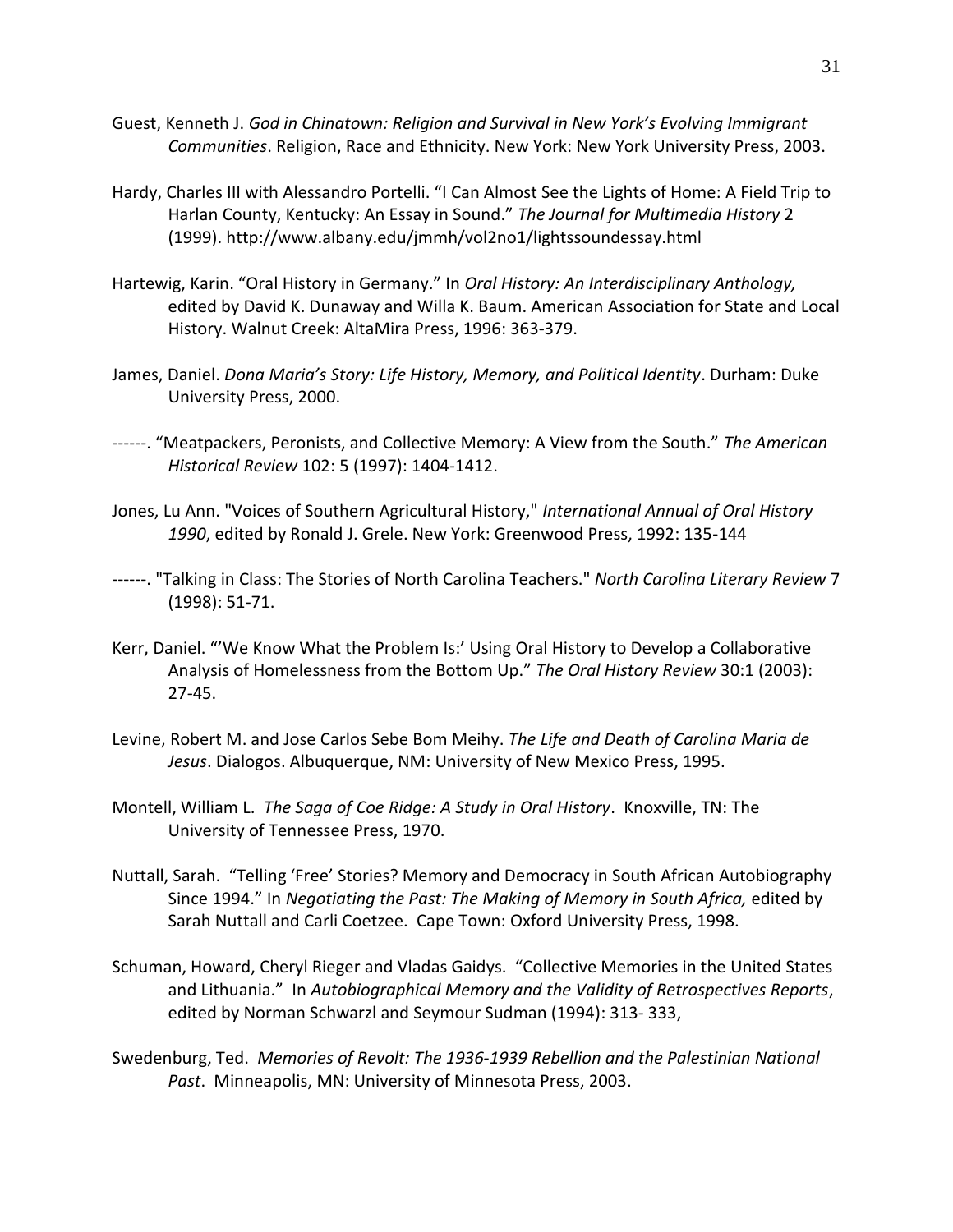- Weir, Stan. *"Unions with Leaders Who Stay on the Job."* In *Singlejack Solidarity*. Minneapolis, MN: University of Minnesota Press, 2004: 109-148
- Westerman, William. *"Central American Refugee Testimonies and Performed Life Histories in the Sanctuary Movement."* In *Oral History Reader,* edited by Robert Perks and Alistair Thomson. New York: Routledge Press, 2006: 224-234
- Wiener, Jon. *"*The Alger Hiss Case, the Archives, and Allen Weinstein." In *Perspectives*, February 1992: 10-12.
- Zuckerman, Harriet. *Scientific Elite: Nobel Laureates in the United States*. Piscataway, NJ: Transaction Publishers, 1996.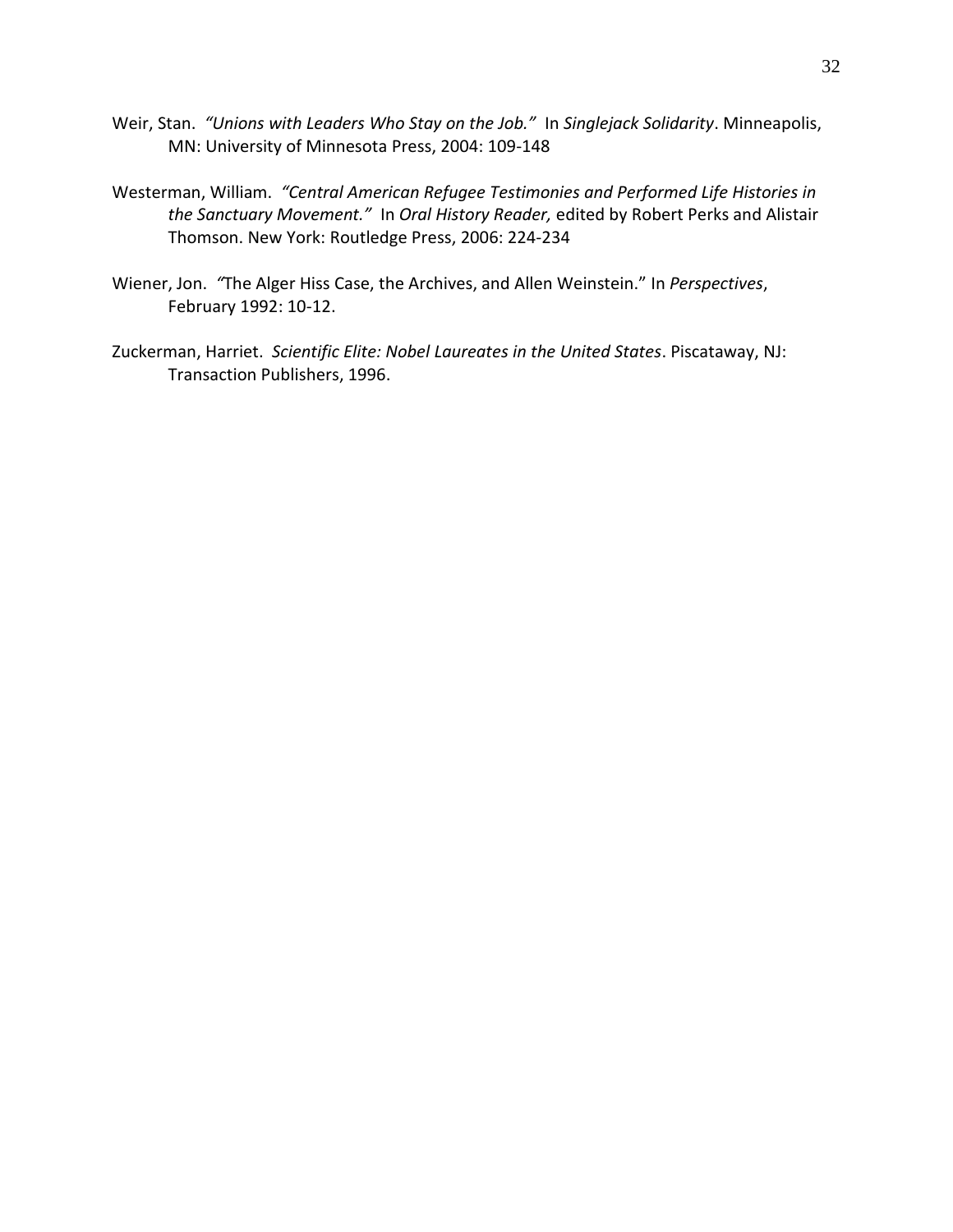#### **XVI. Women & Gender Studies**

- Alonso, Ana Maria. "Gender, Power, and Historical Memory: Discourses of Serrano Resistance." In *Feminists Theorize the Political*, edited by Judith Butler and Joan Scott. New York: Routledge Press, 1992: 404-425.
- Anderson, Kathryn and Dana C. Jack. "Learning to Listen: Interview Techniques and Analyses." In *Women's Words: The Feminist Practice of Oral History*, edited by Sherna Berger Gluck and Daphne Patai. New York, Routledge Press, 1991: 11-26.
- Butler, Judith. "Imitation and Gender Insubordination." In *Inside/Out: Lesbian Theories, Gay Theories*, edited by Diana Fuss. New York: Routledge Press, 1991: 13-31.
- Chase, Susan E. and Colleen S. Bell. "Interpreting the Complexity of Women's Subjectivity." In *Interactive Oral History Interviewing*, edited by Eva M. McMahan and Kim Lacy Rogers. LEA's Communication Series. Hillsdale, NJ: Erlbaum Associates, 1994: 63-81.
- Chris, Cynthia and Monica Pearl, eds. *Women, AIDS, and Activism*. ACT UP/New York Women and AIDS Book Group. Boston: South End Press, 1990.
- Cohen, Ed. "Who are 'we?' Gay 'identity' as political emotion (a theoretical rumination)." In *Inside/Out: Lesbian Theories, Gay Theories*, edited by Diana Fuss. New York: Routledge Press, 1991: 71-91.
- Cvetkovich, Ann. *An Archive of Feelings: Trauma, Sexuality, and Lesbian Public Cultures.* Series Q. Durham, NC: Duke University Press, c2003.
- Dale, Barbara and Jenny Altschuler. "Different Language/Different Gender: Narratives of Inclusion and Exclusion." In Multiple Voices: Narrative in Systemic Family Psychotherapy, edited by Renos K. Papadopoulos and John Byng-Hall. Tavistock Clinic Series. London: Duckworth, 1997: 125-145.
- Davis, Kathy. *The Making of Our Bodies, Ourselves: How Feminism Travels Across Borders.* Next Wave, Durham, NC: Duke University Press, 2007.
- ------. *Reshaping the Female Body: The Dilemma of Cosmetic Surgery*. New York: Routledge Press, 1995.
- ------. "From Objectified Body to Embodied Subject: A Biographical Approach to Cosmetic Surgery." *Comenius* 15: 3 (1995): 290-303.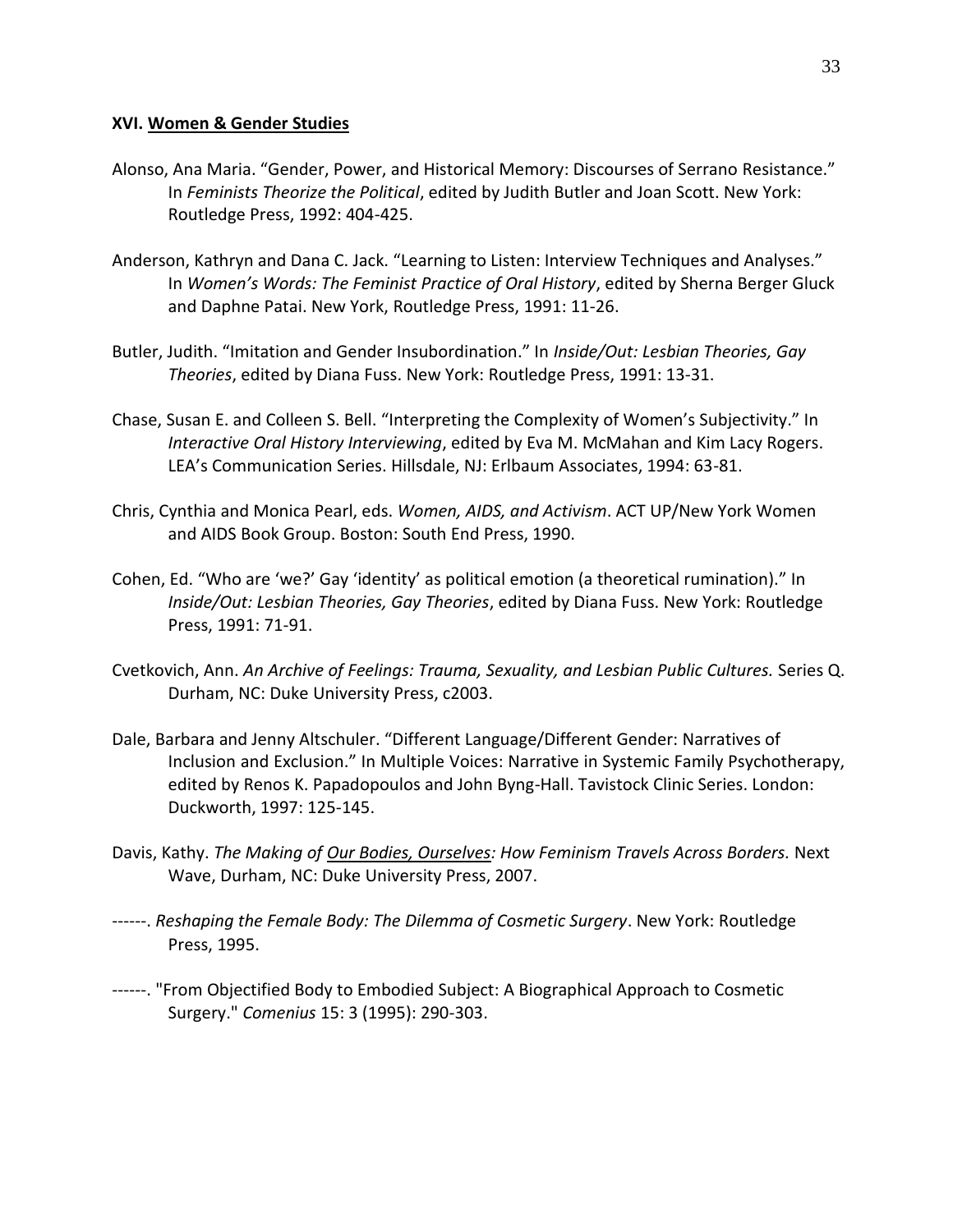- Davis, Madeline and Elizabeth Lapovsky Kennedy. "Oral History and the Study of Sexuality in the Lesbian Community: Buffalo, New York, 1940-1960." In *Hidden from History: Reclaiming the Gay and Lesbian Past*, edited by Martin Bauml Duberman, Martha Vicinus, and George Chauncey, Jr. New York: Penguin Group, 1990: 426-440.
- D'Emilio, John. "Gay Politics and Community in San Francisco since World War II." In *Hidden from History: Reclaiming the Gay and Lesbian Past*, edited by Martin Bauml Duberman, Martha Vicinus, and George Chauncey, Jr. New York: Penguin Group, 1990: 456-473.
- Duggan, Lisa. "The Discipline Problem: Queer Theory Meets Lesbian and Gay Theory." *GLQ* 2 (1995): 179-191.
- Freund, Alexander and Laura Quilica. "Exploring Myths in Women's Narratives: Italian and German Immigrant Women in Vancouver, 1947-1961." *Oral History Review* 23:2 (1996): 19-43.
- Geiger, Susan. "What's So Feminist about Women's Oral History?" *Journal of Women's History* 2:1 (1990): 169-182.
- Gluck, Sherna Berger. "Advocacy Oral History: Palestinian Women in Resistance." In *Women's Words: The Feminist Practice of Oral History*, edited by Sherna Berger Gluck and Daphne Patai. New York: Routledge Press, 1991: 205-220.

Heilbrun, Carolyn G. *Writing a Woman's Life.* New York: Ballantine Books, 1988.

- Heineman, Elizabeth. "The Hour of the Woman: Memories of Germany's "Crisis Years" and West German Nationalism." *American Historical Review* 101:2 (1996): 354-395.
- Henderson, Mae Gwendolyn. "Speaking in Tongues: Dialogics, Dialectics, and the Black Woman Writer's Literary Tradition." In *Feminists Theorize the Political*, edited by Judith Butler and Joan Scott. New York: Routledge Press, 1992: 144-166.
- Horowitz, Daniel. "Rethinking Betty Friedan and *The Feminine Mystique*: Labor Union Radicalism and Feminism in Cold War America." *American Quarterly* 43:1 (1996): 1-42.
- Kennedy, Elizabeth Lapovsky. "Telling Tales: Oral History and the Construction of Pre-Stonewall Lesbian History." *Radical History Review* 62 (1995): 58-79.

Latina Feminist Group. *Telling to Live: Latina Feminist Testimonios*. Latin America Otherwise.

Modleski, Tania. *Doing Justice to the Subjects from Old Wives' Tales and Other Women's Stories*. New York: New York University Press, 1998.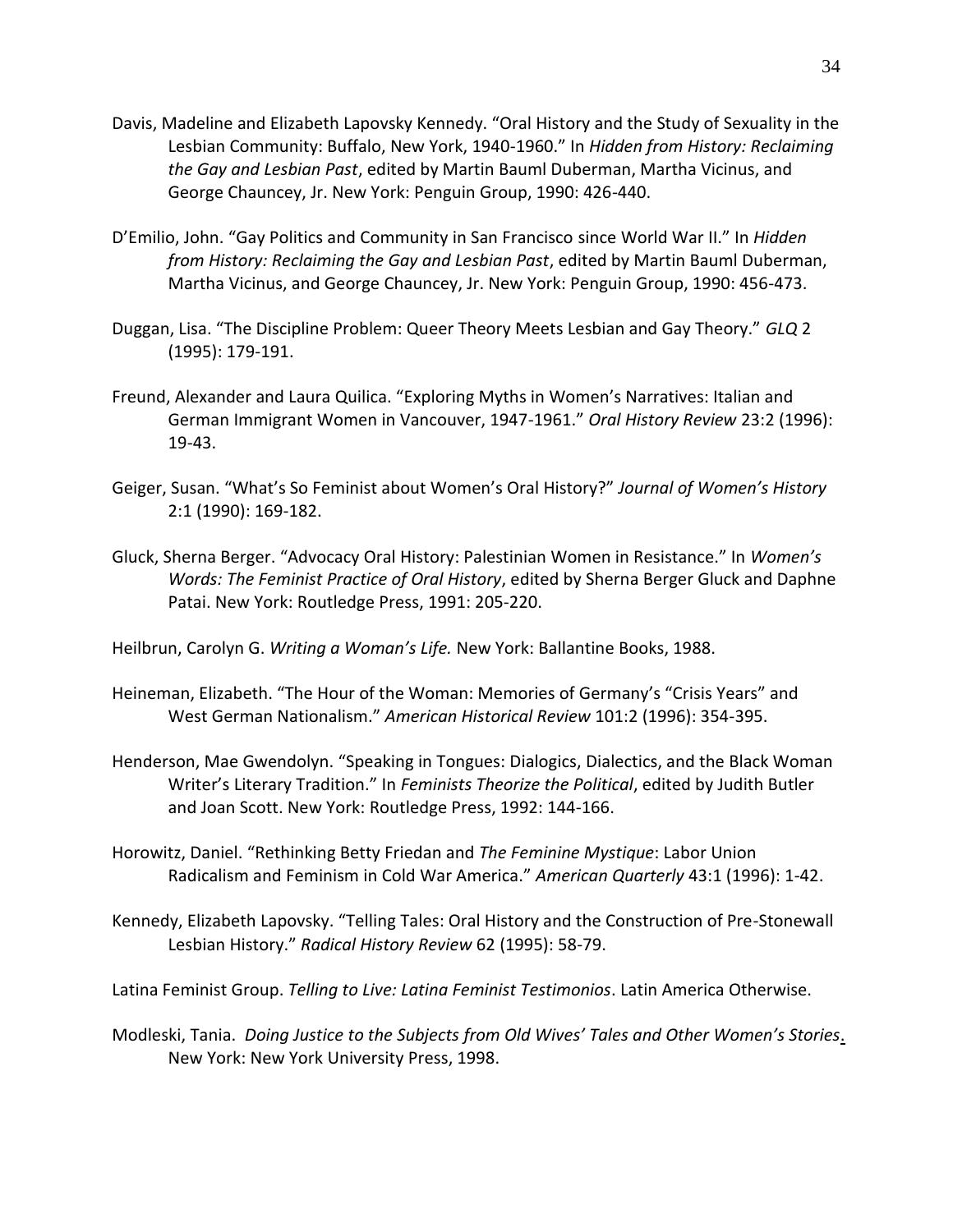- Radford, Jill and E.H. Russell. *Femicide: The Politics of Woman Killing*. New York: Twayne Publishers, 1992.
- Reinharz, Shulamit. *Feminist Methods in Social Research*. New York: Oxford University Press, 1992.
- Riessman, Catherine Kohler. "When Gender Is Not Enough: Women Interviewing Women." In *Gender and Society*, 1:2 (1987): 172-207.
- Rickard, Wendy. "Collaborating with Sex Workers in Oral History*.*" In *The Oral History Review*, 30:1 (2003): 47-59.
- Salazar, Claudia*. A Third World Women's Text: Between the Politics of Criticism and Cultural Politics*. In *Women's Words*, edited by Shema Berger Gluck and Daphne Patai. New York: Routledge Press, 1991: 93-106.
- Scott, Joan Wallach. *Only Paradoxes to Offer: French Feminists and the Rights of Man*. Cambridge, MA: Harvard University Press, 1996.
- Smith, Sidonie and Julia Watson. "Introduction: Situating Subjectivity in Women's Autobiographical Practices." In *Women, Autobiography, Theory,* edited by Sidonie Smith and Julia Watson. Madison, WI: University of Wisconsin Press, 1998.
- --------. *Getting a Life: Everyday Uses of Autobiography*. Minneapolis, MA: University of Minnesota Press, 1996.
- Stone-Mediatore, Shari. "Chandra Mohanty and the Revaluing of Experience." In *Hypatia: A Journal of Feminist Philosophy*, 13:2 (2006): 116-133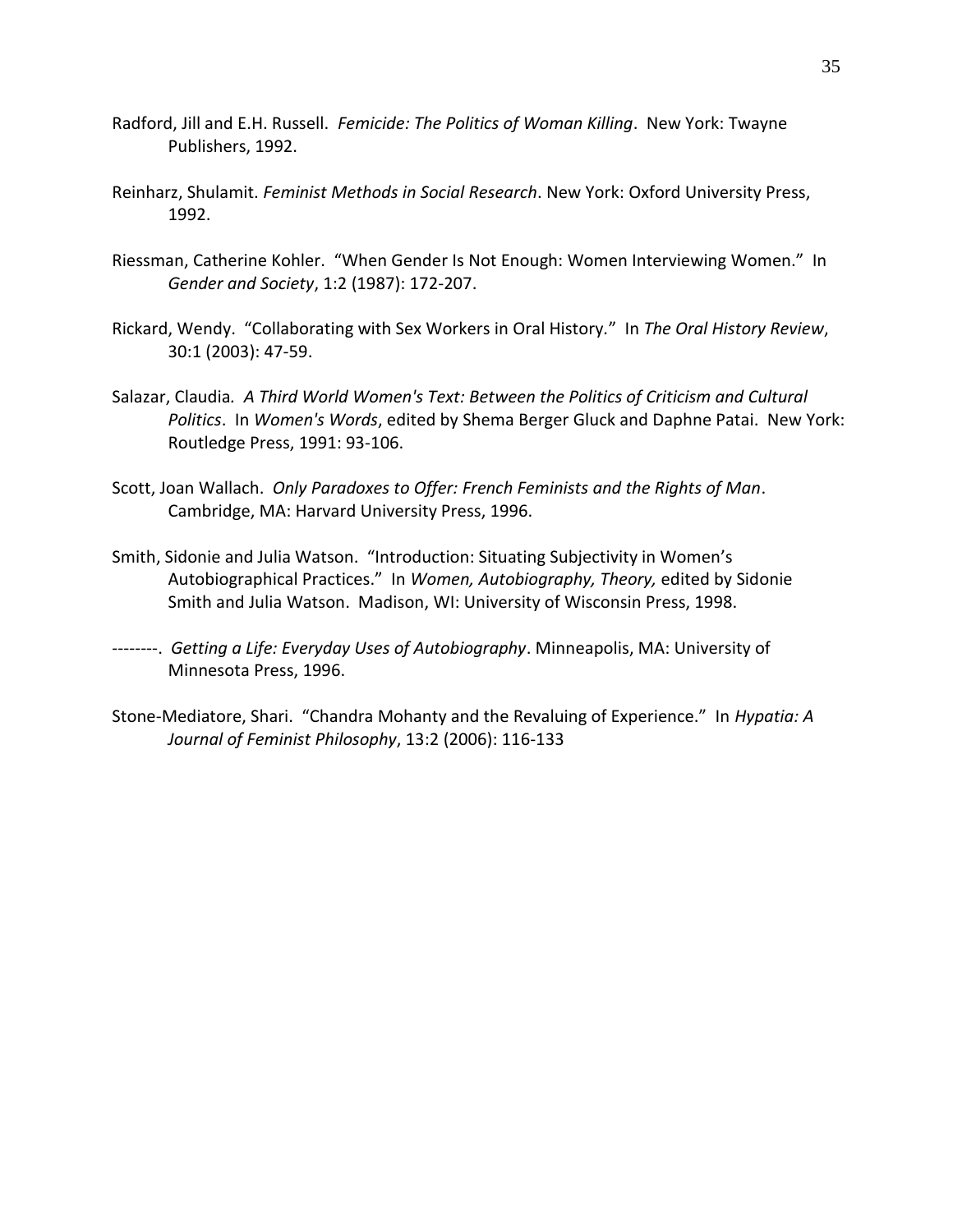## **XVII. Journals**

- *International Journal of Oral History* (1980-1993 ). Mecklen Publishing, 520 Riverside Ave., P.O. Box 405, Saugatuck Station, Westport, CT 06880.
- *Journal of American History* (1964- ). The Organization of American Historians, 112 North Bryan Street, Bloomington, IN 47408. (Beginning with volume 74, September 1989, the JAH periodically publishes a section on oral history, edited by Michael Frisch and Linda Shopes.)
- *Oral History: The Journal of the Oral History Society* (1972- ). Department of Sociology, University of Essex, Colchester, Essex, England.
- *Oral History Review*. Journal of the Oral History Association. Published twice yearly by the University of California Press, Journals Division, 2120 Berkeley Way, Berkeley, CA 94720; journals@ucop.edu . In its 26th volume in 1999, the OHR began publication in 1973.
- *The Public Historian*. (1978- ) Graduate Program in Public Historical Studies, Dept. of History, University of California, Santa Barbara, CA.
- *The Forum for Qualitative Social Research.* Online Journal, Supported by the Institute for Qualitative Research and the Center for Digital Systems, Freie Universität Berlin. http://www.qualitativeresearch.net/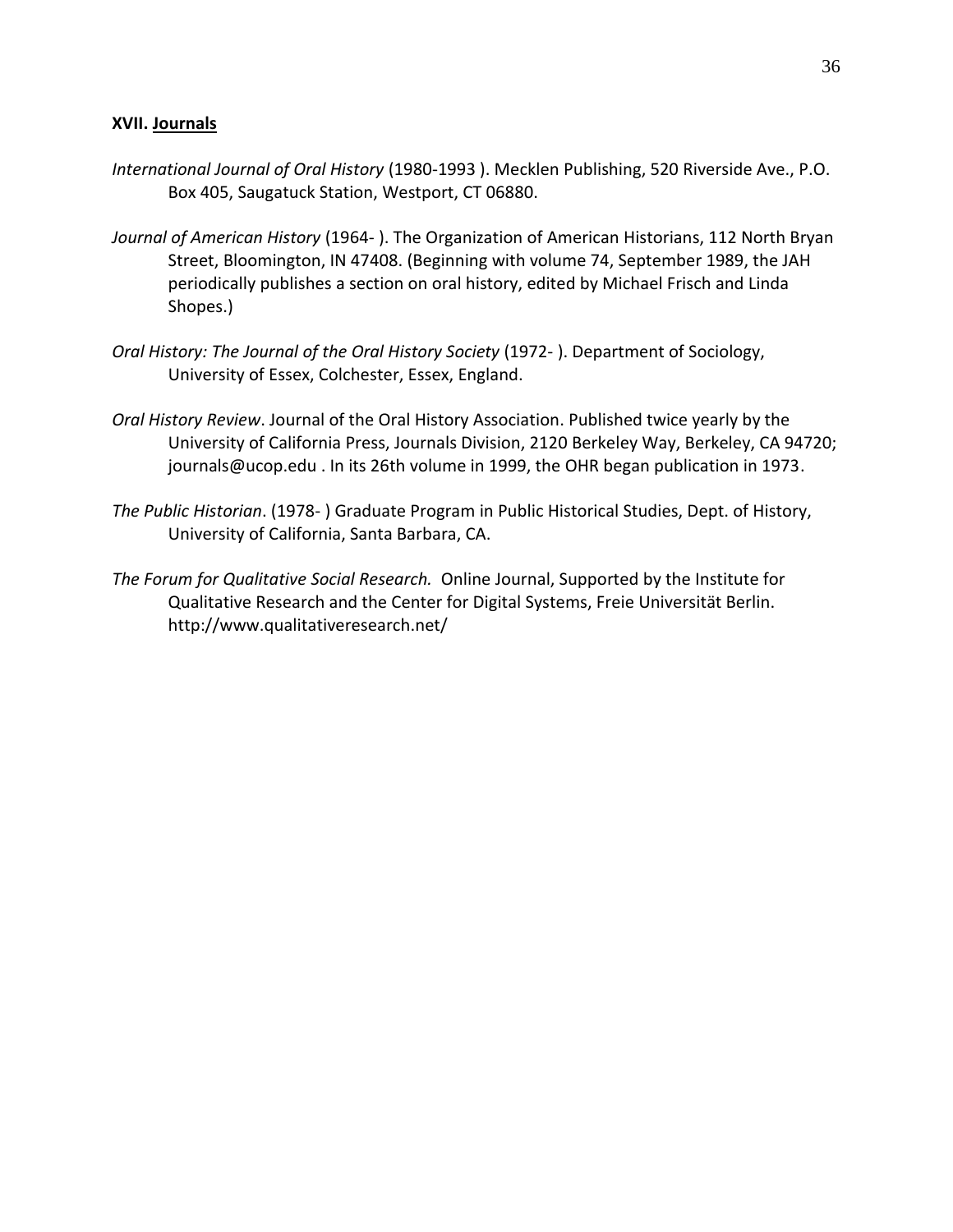## **XVIII. Video and Audio recordings**

- *An Oral Historian's Work*. By Edward D. (Sandy) Ives. 33 min., ½" VHS format, color. (Northeast Archives of Folklore and Oral History, The University of Maine, Orono, ME. Sheldon Weiss Productions, Blue Hill Falls, ME).
- *History From the Living: The Organization and Craft of Oral History*. Produced by Jennifer N. Long. 17 min., VHS format. Grin Productions, Newport, RI, 1998.
- *Tell Me How Long Trane's Been Gone*. By Larry Abrams, produced by Steve Rowland. Audio format. Culture Works Productions, Philadelphia, 2001.
- *You've Got to Hear This Story: A Video on How to do Oral History Interviews*. Produced by the T. Harry Williams Center for Oral History. 30 min., VHS format. Louisiana State University, Baton Rouge, LA, 1998.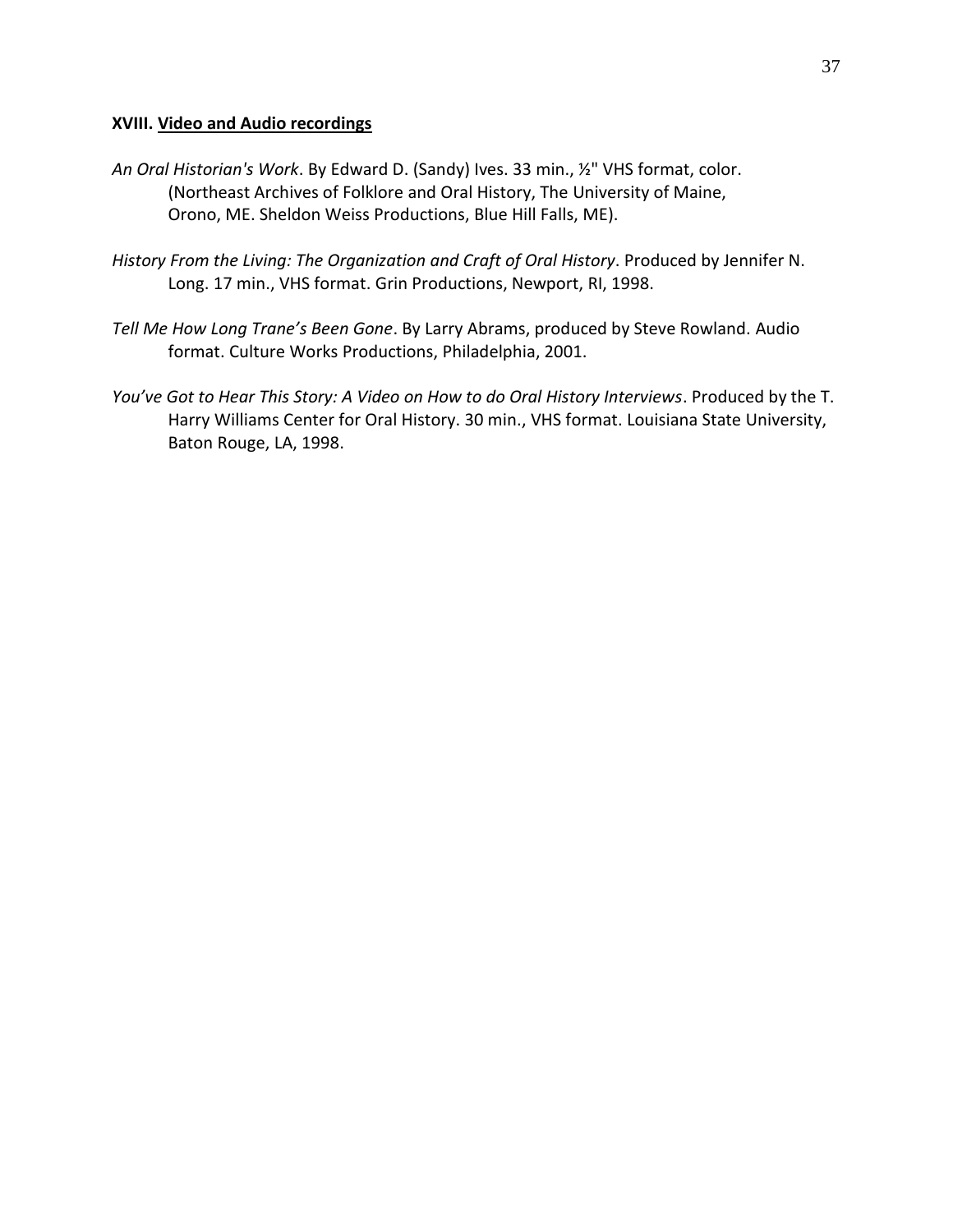## **XIX. Selected Examples of Oral History-Based Texts**

Ball, Edward. *Slaves in the Family*. New York: Farrar, Straus, and Giroux, 1998.

- Bamberger, Bill, and Cathy Davidson. *Closings: The Life and Death of an American Factory*. New York: W.W. Norton and Company, Inc., 1998.
- Brodkin, Karen. *Caring by the Hour: Women, Work, and Organizing at Duke Medical Center*. Urbana, IL: University of Illinois Press, 1988.
- Brown, Wesley, and Amy Ling, eds. *Imagining America: Stories from the Promised Land*. New York: Persea, 1991.
- Cecelski, David. *Along Freedom Road: Hyde County, North Carolina and the Fate of Black Schools in the South*. Chapel Hill, NC: The University of North Carolina Press, 1994.
- Davis, Marilyn. *Voices/American Dreams: An Oral History of Mexican Immigration to the United States*. New York: Henry Holt and Company, 1990.
- Egerton, John. *Speak Now Against the Day: The Generation Before the Civil Rights Movement in the South*. Chapel Hill, NC: The University of North Carolina Press, 1995.
- Eller, Cynthia. "Oral History as Moral Discourse: Conscientious Objectors and the Second World War." *Oral History Review* 18 (Spring 1990): 45-75.
- Federal Writers' Project. *These Are Our Lives*. Chapel Hill: University of North Carolina Press, 1939; reprint, New York: W.W. Norton and Company, Inc., 1975.
- Grundy, Pamela. *You Always Think of Home: A Portrait of Clay County, Alabama*. Athens, GA: The University of Georgia Press, 1991.
- Hall, Jacquelyn, James Leloudis, Robert Korstad, Mary Murphy, Lu Ann Jones, and Christopher B. Daly. Like a Family: The Making of A Southern Cotton Mill World. 2<sup>nd</sup> Edition. Chapel Hill, NC: The University of North Carolina Press, 2000.
- Love, Spencie. *One-Blood: The Death and Resurrection of Charles R. Drew*. Chapel Hill, NC: The University of North Carolina Press, 1996.
- Nabakov, Peter. *Native American Testimony: A Chronicle of Indian-White Relations from Prophecy to the Present, 1494-1992*. New York: The Viking Press, 1991.
- Payne, Charles. *I've Got the Light of the Freedom: The Organizing Tradition and the Mississippi Freedom Struggle*. Berkeley, CA: University of California Press, 1995.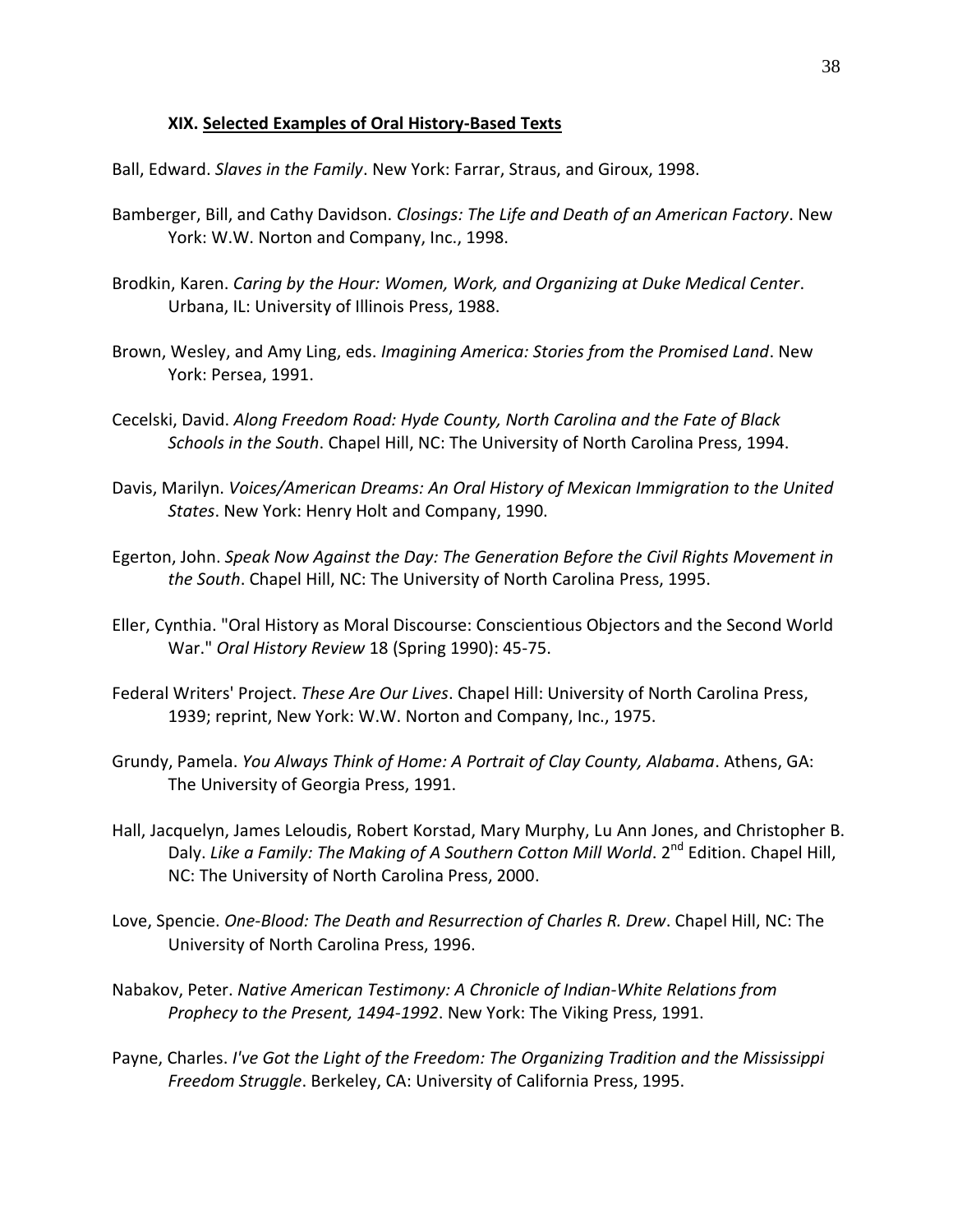Portelli, Alessandro. *The Order Has Been Carried Out*. New York: Palgrave Macmillan, 2003.

- ---------. *The Battle of Valle Giulia: Oral History and the Art of Dialogue*. Madison, WI: University Of Wisconsin Press, 1997.
- Robertson, Nan. *The Girls in the Balcony: Women, Men, and The New York Times*. New York: Random House, 1992.
- Rosengarten, Theodore. All God's Dangers: The Life of Nate Shaw. 2<sup>nd</sup> Edition. New York: Vintage Books, 1984.
- Rymer, Russ. *American Beach: A Saga of Race, Wealth, and Memory*. New York: HarperCollins, 1998.
- Stack, Carol B. *Call to Home: African Americans Reclaim the Rural South*. New York: BasicBooks, 1996.
- Terkel, Studs. *Working: People Talk About What They Do All Day and How They Feel About What They Do*. New York: Pantheon Books, 1972.
- Youth of the Rural Organizing and Cultural Center. *Minds Stayed on Freedom: The Civil Rights Struggle in the Rural South*. Boulder, CO: Westview Press, 1991.